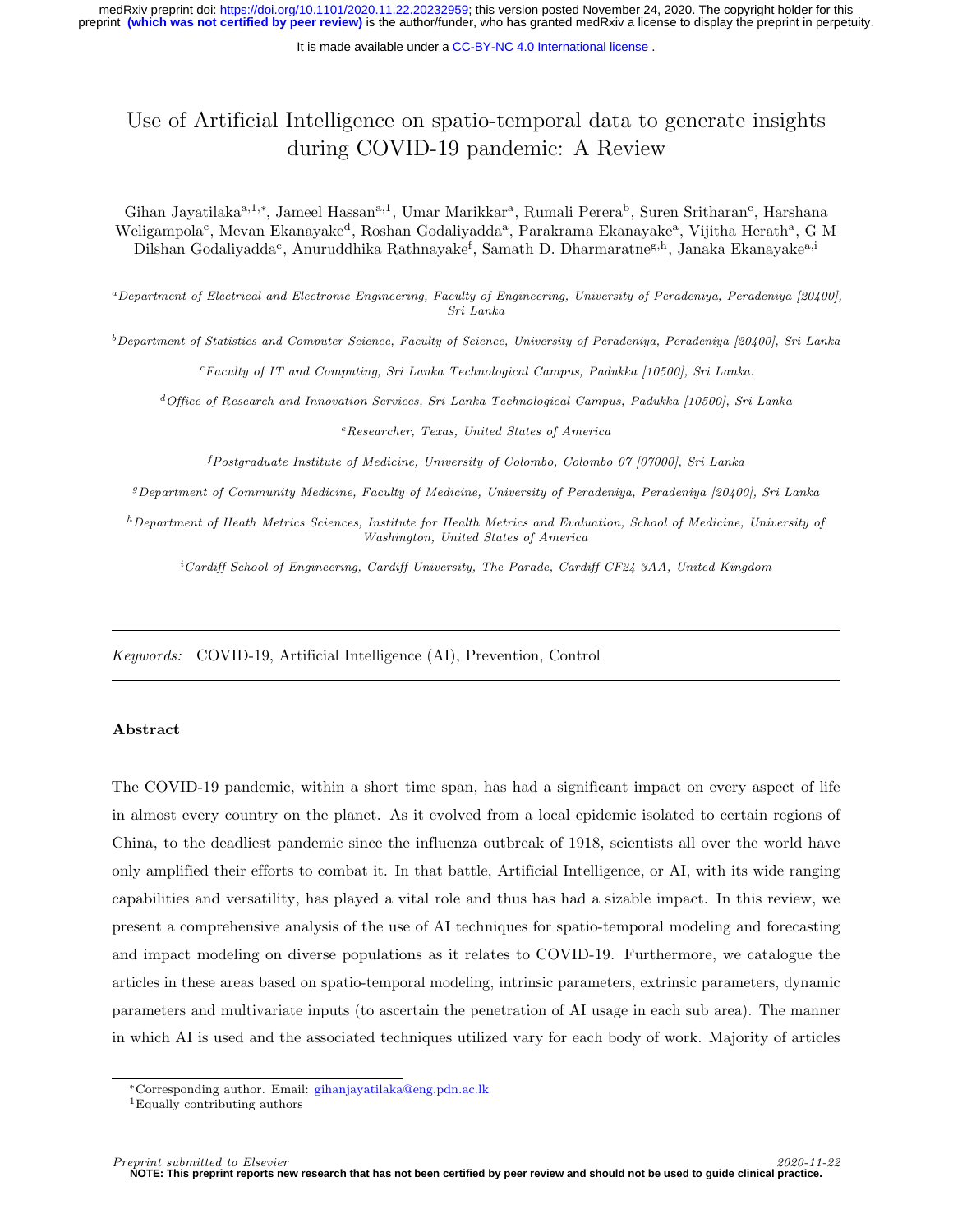It is made available under a [CC-BY-NC 4.0 International license](http://creativecommons.org/licenses/by-nc/4.0/) .

use deep learning models, compartment models, stochastic methods and numerous statistical methods. We conclude by listing potential paths of research for which AI based techniques can be used for greater impact in tackling the pandemic.

# 1. Introduction

The COVID-19 pandemic caused by the novel coronavirus (SARS-CoV-2) exemplifies the vulnerabilities of healthcare systems in the face of unforeseen adversity. After COVID-19 emerged from China in January 2020, it has spread across the globe and has been responsible for the ongoing pandemic that has claimed hundreds of thousands of lives around the world (as of October 18, 2020, over 1.1 million deaths have been reported<sup>1</sup>). Artificial Intelligence (AI) is at the forefront in the global response to the prevailing COVID-19 pandemic. In particular, AI solutions have been developed for infection detection, forecasting, response planning, recovery planning, risk assessment and patient prioritization, screening and diagnosis, contact tracing, understanding social interventions, and automated patient care.<sup>2, 3, 4</sup>

AI is the notion of mimicking human intellect on a computer, through a collection of operations. The concept of AI has been with us since the early 1900s and was formalized by Alan Turing in the 1950s. However, up until the 21st century AI was at a nascent state primarily due to the limited availability of processing power. The AI revolution as we know came about in the early 2010s when AlexNet,<sup>5</sup> an artificial deep neural network-based solution, managed to triumph the competition in an image classification challenge. Since then, AI has permeated almost every scientific discipline including agriculture, education, manufacturing, finance, transportation, media, and healthcare. Global Health is another key sector which is widely influenced by AI. In fact, AI systems assist healthcare by performing tasks such as diagnosis, risk assessment, forecasting and surveillance, and health policy and planning. $6,7$ 

The furtherance of AI systems has been supplemented by the abundance of data, i.e. Big Data, that is available to researchers in the era of COVID-19. Hence, hundreds of articles on AI-based systems for different tasks in the fight against COVID-19 are published constantly (See Fig. [2\)](#page-13-0). To assist further research in the field, this plethora of articles have been summarized and evaluated in several review articles.<sup>2, 6, 8, 9, 10, 11, 12</sup> These review articles discuss the impact of AI in a general sense i.e. without further categorization into specific topics. However, with further proliferation of articles, a need for more rigorous review has emerged, specifically, reviews that catalogue projects based on their specific utilization of AI i.e. cataloguing based on which tasks are achieved by AI and how. In this paper, we identify and categorize papers into two primary categories based on the tasks achieved through AI -- spatio-temporal modeling and forecasting where features like geographical location and time are utilized for modeling and forecasting, and modeling the impact on diverse populations where additional features like age, medical conditions, environmental differences, socio-economic dependence, political dependence, population flow, and travel patterns are utilized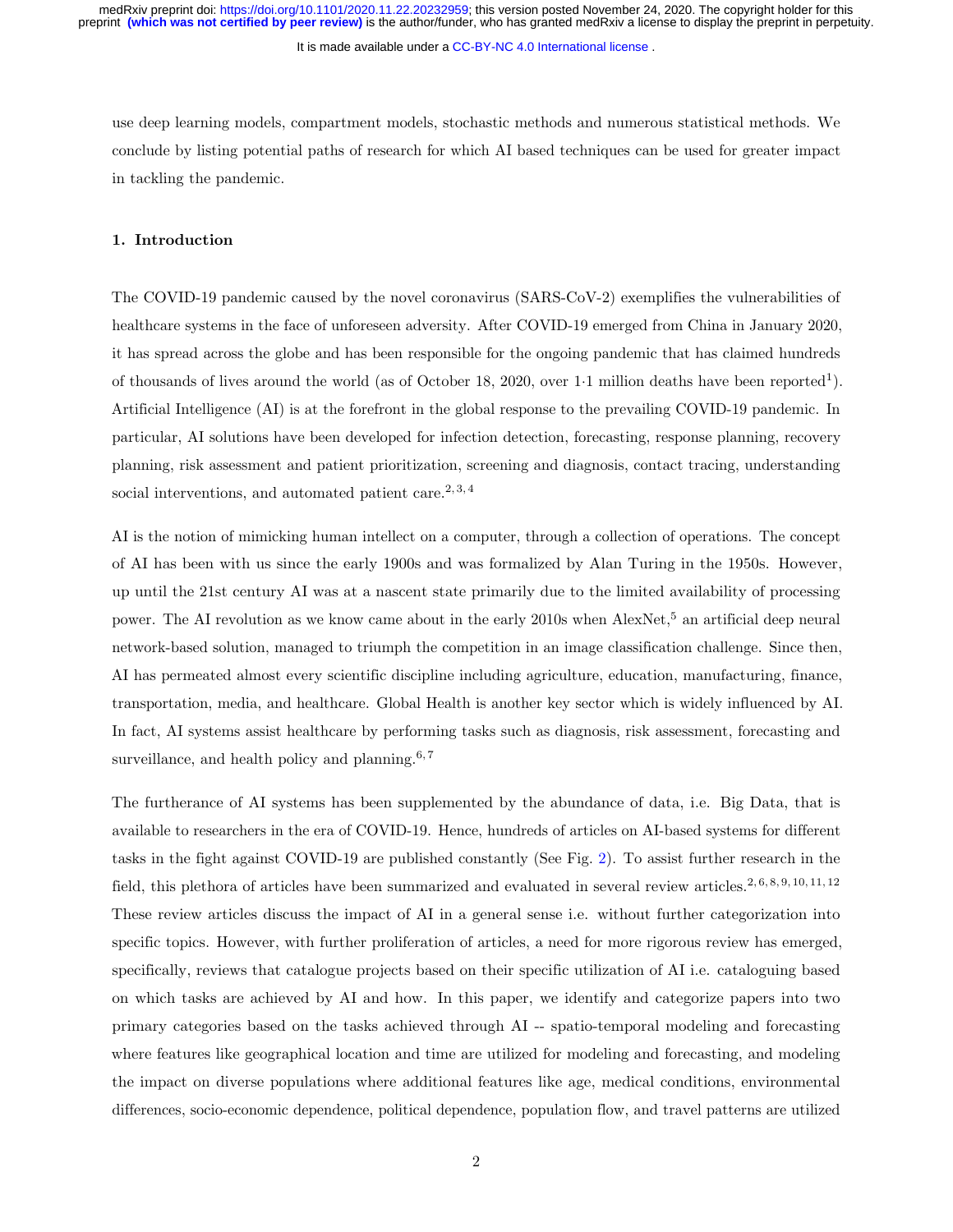It is made available under a [CC-BY-NC 4.0 International license](http://creativecommons.org/licenses/by-nc/4.0/) .

for modeling. In this review, we avert the normative style of review articles on AI systems for COVID-19 and present an in-depth analysis focusing on the aforementioned two tasks. We also discuss the potential of AI systems and how the worldwide AI community should respond to COVID-19 in the near term as well as how we can learn from our experiences for future pandemics.

## 2. Search Strategy and Selection Criteria

The literature survey for research papers on existing work on COVID-19 (or pandemics in general) and AI was done using IEEE Xplore, PubMed and Google Scholar for articles published between the time period 2019 and 2020 September. Only articles written in English were considered in this review. The keywords used were ["COVID-19", "pandemic" or "sars-cov-2"] and ["AI" or "artificial intelligence" or "machine" learning" or "pattern recognition" or "prediction" or "forecasting"] and ["time" or "location", "demography" or "country" or "spatio-temporal"]. Papers were shortlisted from peer reviewed papers published or in press for journals indexed in Scimago. These criteria resulted in 120 research papers. The texts were examined to pick 49 research papers that matched the scope of this survey. This is illustrated in Fig. [1](#page-12-0)

# 3. Results

Our literature survey showed that spatio-temporal forecasting was performed either as a time series forecasting problem or as a diversity aware analysis by taking the diversity of populations into account via one/multiple parameter(s). The parameters being used are split into groups based on whether the parameter is inherent to the individuals (intrinsic), the environment (extrinsic) or an activity performed by the individuals (dynamic).

The papers are grouped into sections depending on the parameters used to model the affected parties as given in Table [1.](#page-16-0)

# <span id="page-2-0"></span>3.1. Spatio-Temporal modeling and forecasting

The first cluster of research papers on modeling and forecasting was based on spatial and temporal data alone. This enabled us to identify the impact of AI usage on spatio-temporal data to facilitate the fight against COVID-19 by obtaining predictions on the number of total patients in the future, thus giving insight on the trajectory a country/state is heading in. It facilitates the future allocation of hospital resources, the lack of which has caused widespread commotion in many countries.<sup>13, 14</sup> This data is also crucial in instructing the authorities involved in policy and decision making, and will thereby ensure efficient containment of the virus spread.<sup>15</sup> Several methods including statistical approaches, machine learning techniques, deep learning models, and time series models have been evaluated in this landscape. The various AI models used and example papers are listed in Fig. [3.](#page-14-0)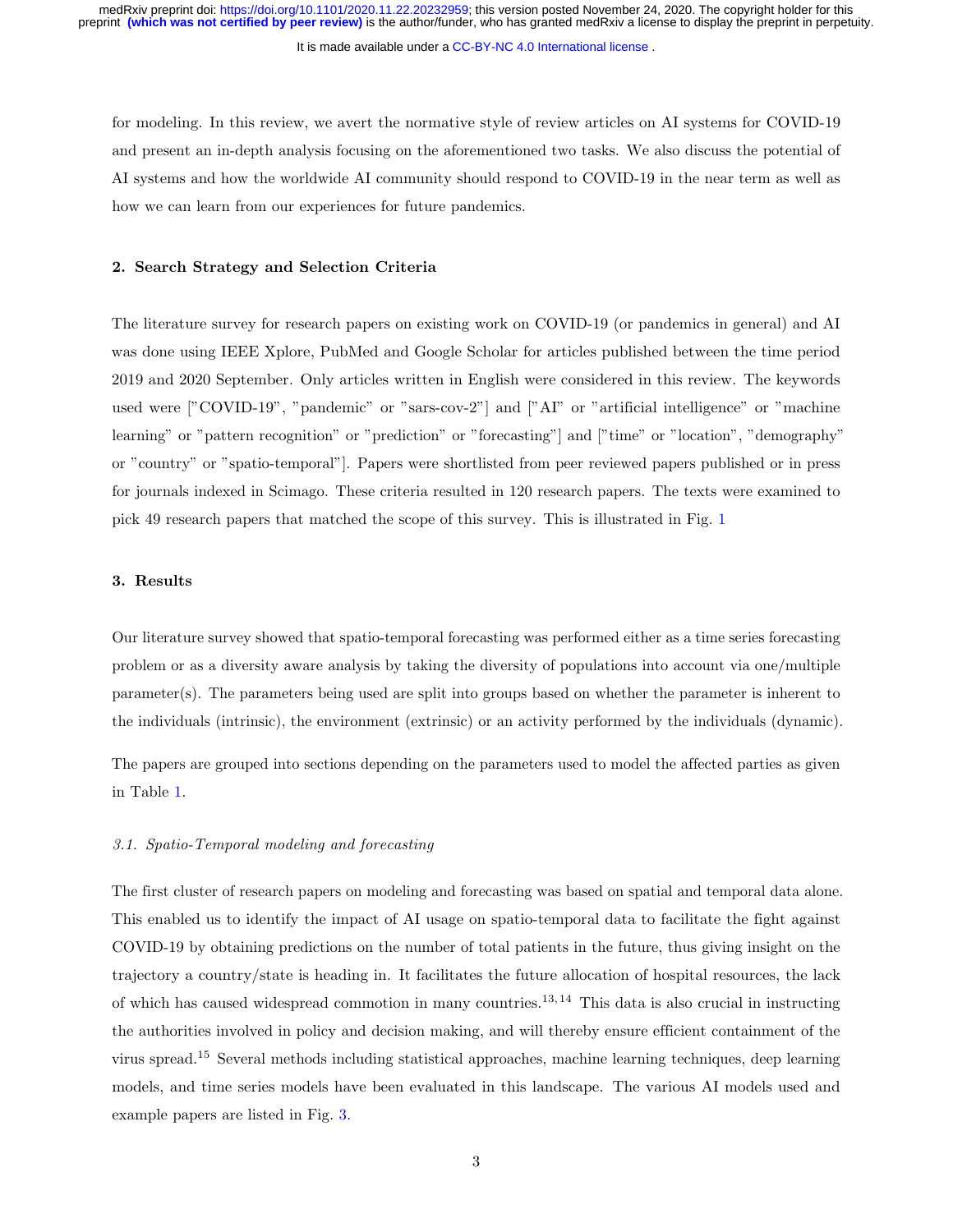It is made available under a [CC-BY-NC 4.0 International license](http://creativecommons.org/licenses/by-nc/4.0/) .

# Temporal modeling:

Temporal forecasting of COVID-19 infection cases have been evaluated using multiple deep learning models. A multi-step prediction using the neural network models - Long Short Term Memory (LSTM), Convolutional LSTM (ConvLSTM), Bidirectional LSTM (Bi-LSTM)- as a case study for Canada,<sup>16</sup> different states in India,<sup>17</sup> and USA<sup>18</sup> have been studied. The Bi-LSTM model and the ConvLSTM models are shown to outperform the other LSTM variants with a Mean Absolute Percentage Error (MAPE) of 3% for day ahead predictions. Accuracy of variants of LSTMs are further compared with Gated Recurrent Units (GRU), a Variational Auto-Encoder (VAE), and Support Vector Regression (SVR) models.19, 20 The models are evaluated on multiple countries where substantial data is available (USA, Italy, Spain, China, Australia) to validate that the Bi-LSTM and VAE (MAPE less than 3%) models outperform the conventional models. A data driven forecasting method has been developed to estimate the number of positive cases of COVID-19 in India for the next 30 days.<sup>21</sup> The number of recovered cases, daily positive cases, and deceased have also been estimated using LSTMs and curve fitting. In addition, a machine learning based random forest model has been used to forecast the number of COVID-19 cases with a mean correlation coefficient  $R^2$  of 0.914.<sup>22</sup>

A novel statistical method has been developed to forecast the spread of COVID-19 globally. This method considers lead-lag effects between different time series using the dynamic time warping technique to analyze non linear relationships among nations.<sup>23</sup> Thus, it was able to determine underlying causal relationships such as the origin of the virus and the forerunner in given regions. A Non linear Autoregressive Artificial Neural Networks (NAR-ANN) and Auto Regressive Integrated Moving Average (ARIMA) model was used to forecast the spread of COVID-19 in Egypt.<sup>24</sup> An analysis of COVID-19 deaths using reduced space Gaussian process regression has shown a correlation coefficient of 98·9%.<sup>25</sup> In an attempt to solve the patient triage problem related to COVID-19, researchers in Italy have formulated a discrete time markov chain model to predict the number of COVID-19 cases, to thereby, efficiently allocate ICU resources across the country.<sup>14</sup> The critical need for COVID-19 forecasting comes from the need to understand how to implement containment strategies while balancing its impact on the country's economy and thereby the livelihood of people. From an economical impact standpoint, a modified ARIMA model was developed to forecast the number of COVID-19 cases and the stock market in Spain<sup>26</sup> for the given period. ARIMA has also been ensembled with Wavelet Transforms to model stationary and non-stationary trends using a 10-day forecast.<sup>27</sup>

Epidemic modeling in the past has extensively used compartment models, especially the Susceptible - Infective - Removed (SIR) model and its variants. Researchers in China have implemented a dynamic Susceptible Exposed Infectious Removed (SEIR) model along with an Artificial Intelligence model to predict the COVID-19 spread in China and identify underlying patterns in the spread.<sup>28</sup> A modified SEIR model has been implemented to forecast the spread of COVID-19 and its burden on hospital care under varying social distancing conditions.<sup>29</sup> The study concludes that the best parameter to assess the effectiveness of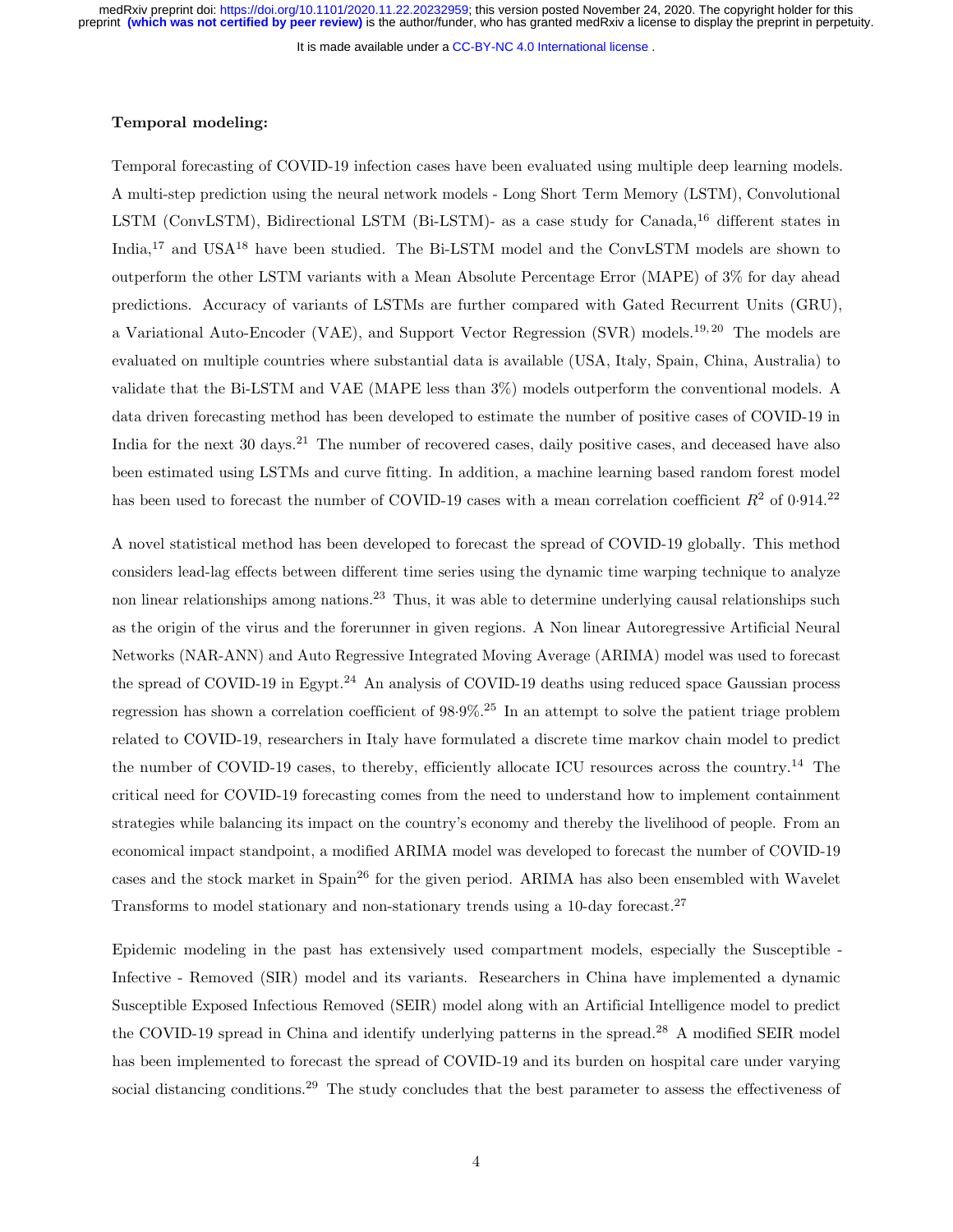It is made available under a [CC-BY-NC 4.0 International license](http://creativecommons.org/licenses/by-nc/4.0/) .

confinement and risk of virus diffusion, is the average number of daily contacts in a population  $(c)$ .

# Spatio-temporal modeling:

Researchers have focused on modeling and forecasting the spread of COVID-19 in the spatio-temporal domain to identify not only ''how much" the disease has spread but also ''where" it has spread to. A study conducted for Germany has developed a memory based integro-differential network model to predict spatio-temporal outbreak dynamics such as number of infections, hospitalization rates, and demands on ICU due to COVID-19 at state level.<sup>13</sup> The model takes into account effects of different containment strategies, event and contact restrictions, and different courses the infection may take; which is not possible when dealing with traditional SIR models. A novel approach is taken using Moran's I test to find regional correlations of COVID-19 cases in China.<sup>30, 31</sup> The spatial association between states are modelled into the following six types:<sup>30</sup> 1) Sharing of borders 2) Euclidean (Shortest) distance 3) Population 4) Population density 5) Number of doctors and hospitals 6) Number of medical beds. Results show high positive correlation between an infected region and its adjacent regions for the first five models. This method is useful for predicting outbreaks in specific regions, which in turn will allow policymakers to take proactive measures to prevent COVID-19 spread to adjacent regions. The county level spread of COVID-19 in relation to the healthcare capacities in Ohio, USA is predicted and the results show that the disease spreads much faster in counties that facilitate air transportation to other counties.<sup>32</sup> This shows that similar to attributes such as population, underlying spatio-temporal attributes such as inter-state travel can be employed to predict the dynamic spread of the pandemic.

#### <span id="page-4-0"></span>3.2. Modeling the impact on diverse populations

In this section, we review methods that group the population into clusters based on different factors such as occupation, age and other such parameters and analyze COVID-19 spread in those demographics. An overview of what characterizes the population diversity is given in Fig. [4.](#page-15-0)

The importance of this diversity/context awareness of information for handling the pandemic across the globe has been studied.<sup>33</sup> Even within similar geographies, socio-economic factors have been shown to have an effect on the spread and severity of the pandemic.<sup>34</sup> This work shows why the analysis, prediction and mitigation of COVID-19 related issues should be done considering the context (diversity of the population) for best results.

Models developed to handle diversity awareness are mostly mappings between higher dimensional spaces (in cases where the context is passed as an input) with the capability to capture the multi-modal behavioral of data. We see multi-variate statistics, time series models, artificial neural networks and other AI models being used in this landscape. Key challenges in this domain are handling non-uniformly sampled data, incomplete data and figuring out the context without it being readily fed into the models.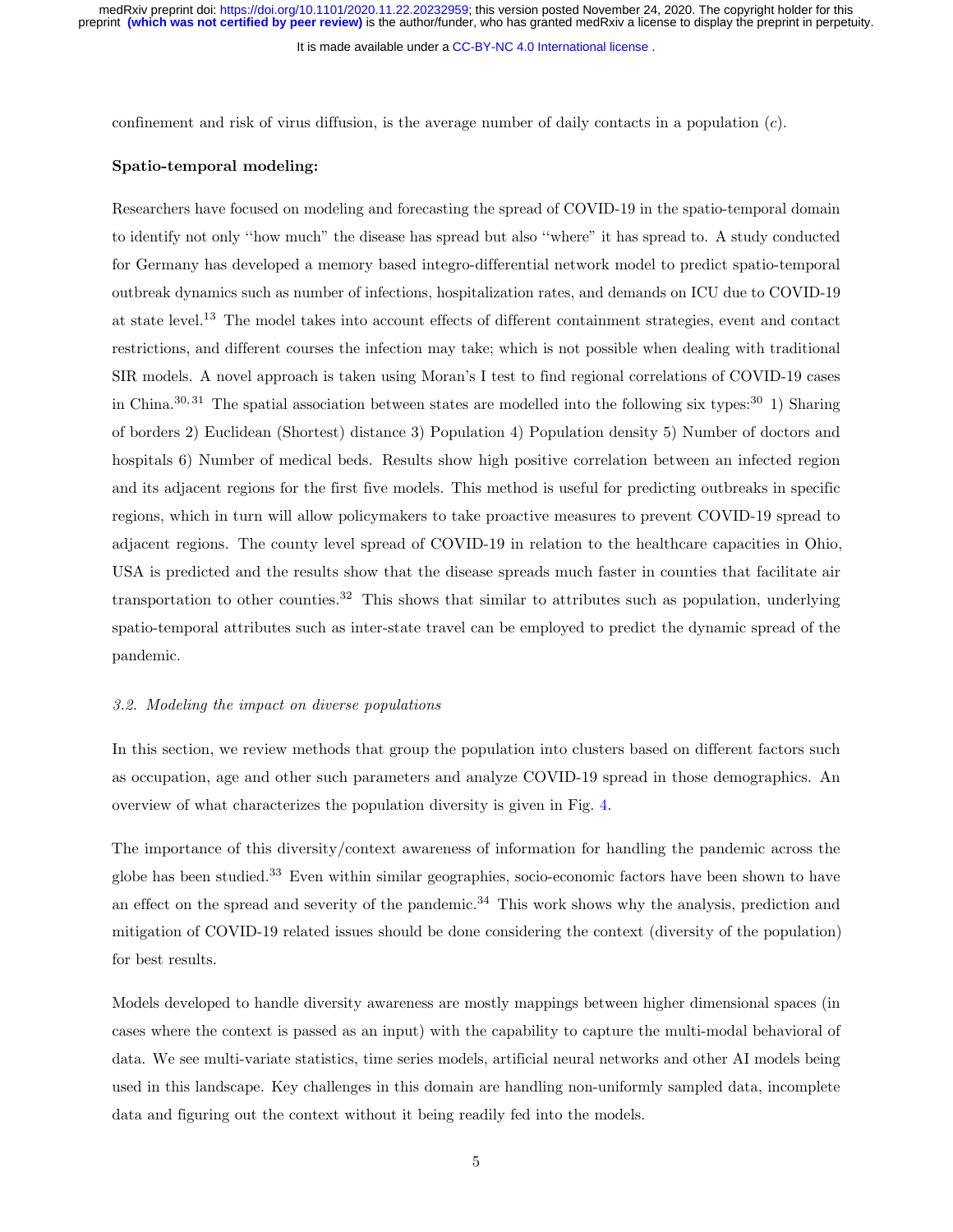It is made available under a [CC-BY-NC 4.0 International license](http://creativecommons.org/licenses/by-nc/4.0/) .

The parameters taken into account to characterize diversity are analyzed in the following subsections (as given in Table [1\)](#page-16-0). A summary of this section is given in Table [2.](#page-17-0)

# <span id="page-5-0"></span>3.2.1. Intrinsic Parameters

# Medical Conditions

A large-scale analysis of the severity of COVID-19 among the population, given the existing statistics of the medical conditions as per the Global Burden of Disease and Population census among the world, is done using statistical analysis coupled with resampling techniques.<sup>35</sup> This study shows the importance of utilizing larger data sources to generate insights during the pandemic. Another study aiming to uncover a similar correlation between pre-existing conditions and COVID-19 mortality was conducted on individual patient data from Wuhan using linear regression and statistical techniques.<sup>36</sup>

## Age

In this section, we discuss the research work attempting to uncover the differential impact of COVID-19 on different age groups. The age dependence of COVID-19 's impact on children is studied using statistical analysis to thereby generate predictions on the population as a whole by considering data from USA.<sup>37</sup> This work goes on to generate recommendations based on the predictions on how best to prepare for large scale outbreaks.

The age stratified CFR rate (case fatality rate -- the ratio of deaths to the number of total cases) is analyzed using basic statistics.<sup>38</sup> Another study performs an in-depth analysis on a larger dataset from around the world (China's statistics coupled with the rest of the world).<sup>39</sup> The study also sheds light into the age dependence of healthcare in an overwhelmed system. From the literature, we conclude that age dependence is mostly analyzed using classical algorithms, as opposed to more modern techniques.

# <span id="page-5-1"></span>3.2.2. Extrinsic Parameters

#### Environmental differences

The spread of COVID-19 has been analyzed with regard to environmental factors such as temperature and humidity. One study uses a spatial Seemingly Unrelated Regressions (SUR) to model the COVID-19 spread as an inter-regional contagion process.<sup>40</sup> This doesn't show the effect of temperature and sunshine on the behavior of the virus, but instead analyzes the people's behavioral changes based on environmental factors, and thereby the spread of the virus as a result of these changes. Another similar study (using ANN based differential equations and particle swarm algorithms) shows that population density (followed by relative humidity) has a higher impact on the spread of COVID-19 in comparison to temperature and wind speed.<sup>41</sup>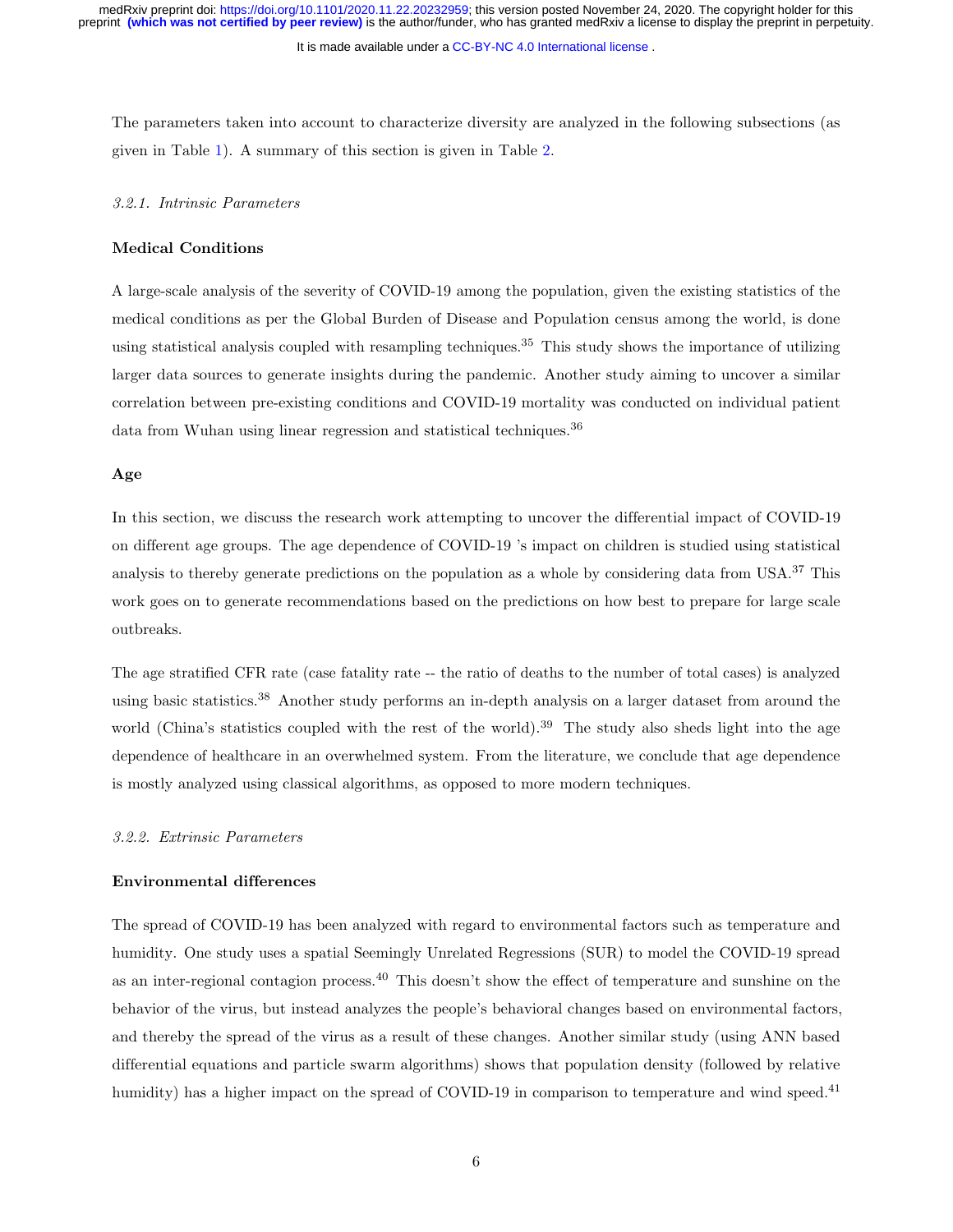It is made available under a [CC-BY-NC 4.0 International license](http://creativecommons.org/licenses/by-nc/4.0/) .

Statistical models are used to show the absence of a correlation between the daily temperature and case counts in Spain.<sup>42</sup> Similarly, the performance of ANN based COVID-19 prediction is evaluated to show how absence of weather data does not make a difference.<sup>43</sup>

#### Social, Economic and Political factors

This section discusses the effect of social, economic and political dependencies on the spread and severity of COVID-19. Moran's I test is widely used to analyze spatial correlations in pandemics. One such study computes the correlation between testing and COVID-19 positive rates, and the socio-economic status in zip code level clusters of New York. The study recommends healthcare resources to be directed towards areas where low testing and high positive rates are prevalent.<sup>44</sup>

Another study explores spatial relationships between socio-demographics and the spread of COVID-19 in three regions of Texas using ordinary least squares (OLS) and geographically weighted regression (GWR). The authors quantify the influence of poverty on COVID-19 infection density for a given region. In turn, it helps policy-makers direct healthcare resources and provide more emphasis towards low-income regions in a state.<sup>45</sup> The effect of the percentage of African-American population on COVID-19 disease and death rates, for a given county in the United States is analyzed. Results indicated that nearly 90% of counties with a disproportionately higher number of African-Americans had a higher percentage of cases and deaths. The relationship between this socio-demographic and COVID-19 was fit to a Negative Binomial Regression (NBR) model, which can forecast the number of future cases in relation to income and racial parameters in a given county.<sup>46</sup>

A case study of South Korea evaluates lockdown policies to find noteworthy COVID-19 clusters in space and time. It was observed that clusters were contained faster as time progressed (i.e. earlier outbreaks took time to contain but clusters that started later were contained quickly). This was evidence of how government policies can affect the spread of COVID-19. The model also took into account the population density of districts (higher population density implies higher disease spread).<sup>47</sup> Similarly, time, space and population demographics are used to model the COVID-19 outbreak containment in Italy.<sup>48</sup>

A prediction modeling study has been conducted for 16 countries from diverse geographical regions, to measure the effect of Non-Pharmaceutical-Interventions (NPI) on the spread of COVID-19.<sup>49</sup> The authors analyze the effects of no intervention, cyclic mitigation or suppression measures followed by relaxation period. The effects on ICU admissions and death is evaluated for different measures. A similar study has been conducted for North America, Sweden<sup>50</sup> and China,<sup>51</sup> as they have taken contrasting policies to battle COVID-19.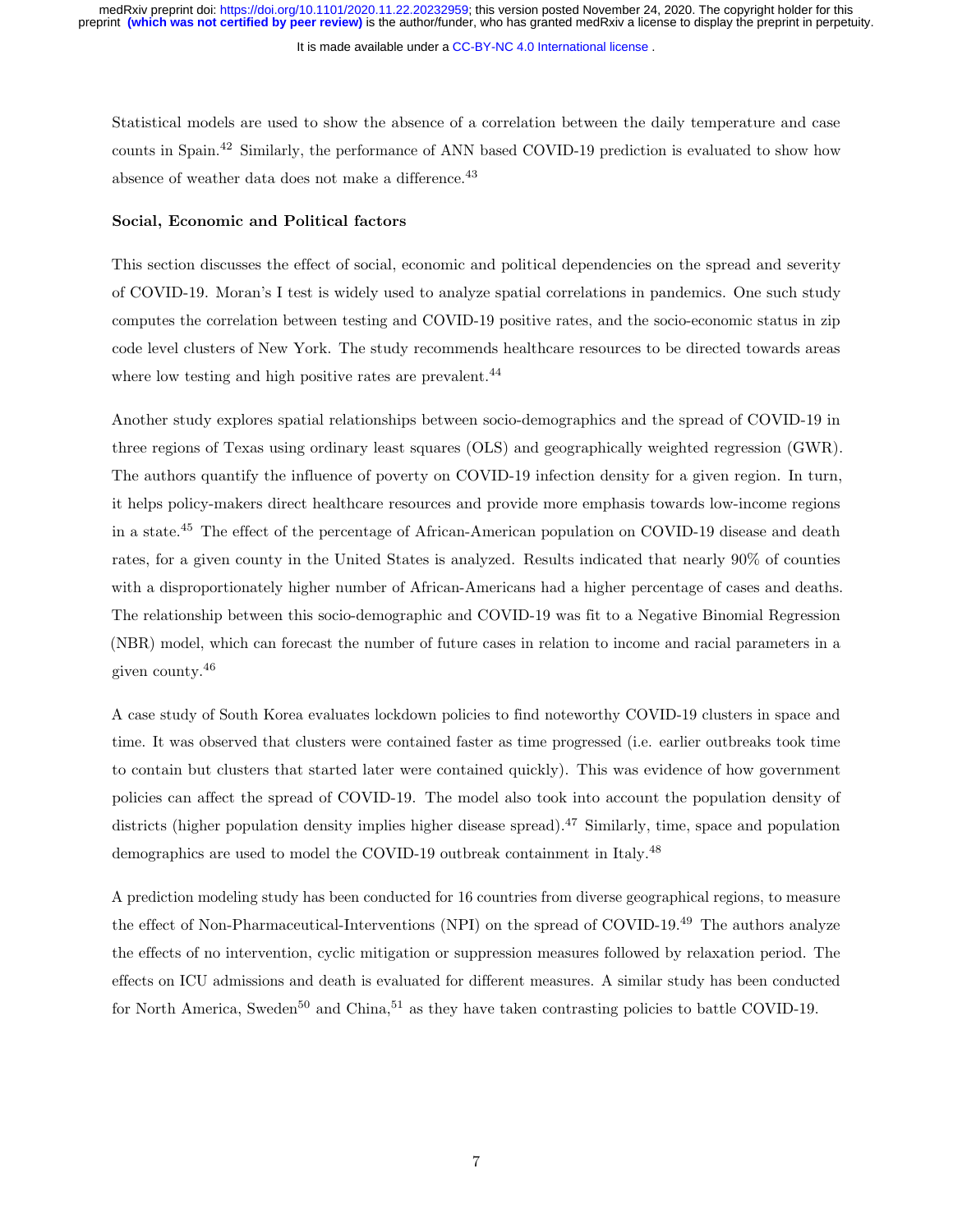It is made available under a [CC-BY-NC 4.0 International license](http://creativecommons.org/licenses/by-nc/4.0/) .

#### <span id="page-7-0"></span>3.2.3. Dynamic Parameters

# Travelling and Population flow

In this section we focus on travelling and mass population flow between cities during the COVID-19 pandemic prior to the lockdown measures and its impact.

A recent study found correlations between the number of persons migrating from Wuhan to other cities and the number of cases in those cities. Using this, a risk analysis was developed using a Bayesian space-time model to quantify the risk of a person migrating from Wuhan spreading COVID-19 to another population.<sup>52</sup> While the similar scenario in India's mass migration has been studied,<sup>53</sup> AI is yet to be used in the Indian situation.

Dynamic Parameters have also been used to analyze the spread of COVID-19.<sup>54</sup> This study identifies the regions with high risk of early transmission, and forecasts the distribution of COVID-19 cases from Wuhan, using statistical methods on population flow data.

Modeling the effect of population flow with consideration on to the geography has outperformed the naive population flow models in terms of accuracy. The former was done by a neural network that can absorb time series information of the patient counts and travel statistics, as well as knowledge about the geographical hierarchy of countries and continents.<sup>55</sup>

A study discusses the impact of travel restrictions on the spread of COVID-19 on a regionally connected population. To identify the spread of the disease, a Bayesian approach is used. The results show that travel restrictions had a minimal effect unless they were supplemented with other behavioral changes to mitigate the disease spread.<sup>56</sup>

#### <span id="page-7-1"></span>3.2.4. Multivariate inputs

The methods in these articles attempt to model the complex relationships between different parameters and uncover correlations that might not be obvious in traditional statistical analysis. These models are designed based on both human intuition and AI.

To identify the socio-economic variables most influential towards COVID-19 fatalities, a spatial regression approach is used.<sup>57</sup> Out of 28 possible demographics, population density, income, and poverty rates were found to have the highest correlation with infection rates and fatalities in a given region. This study also models fatalities of a given region using these reduced socio-economic variables. The reduction of variables vastly helps real-time forecasting due to simplicity and reduced computational cost.

Another study developed a real-time risk assessment method for future cases in terms of fatality rate of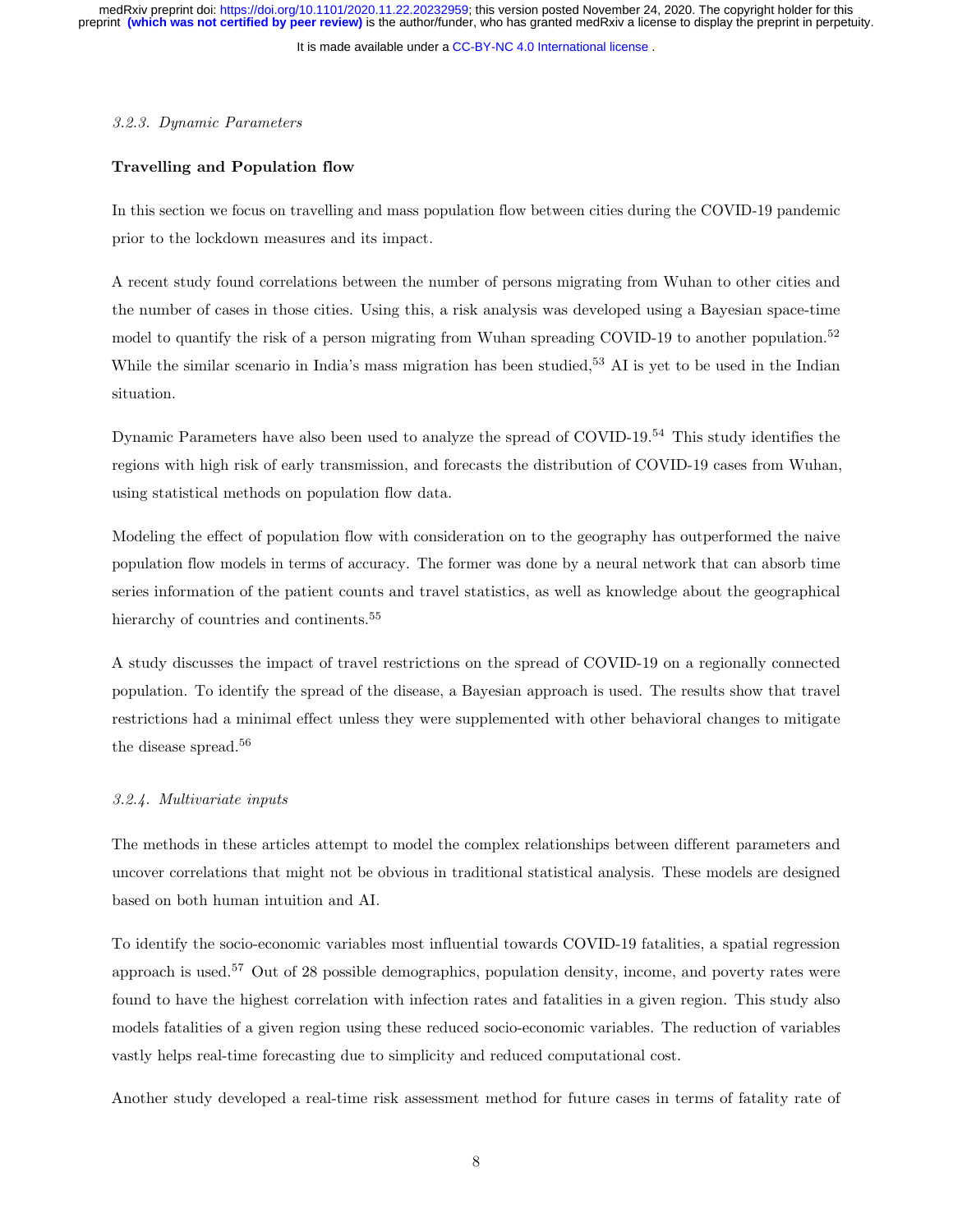It is made available under a [CC-BY-NC 4.0 International license](http://creativecommons.org/licenses/by-nc/4.0/) .

an affected country, using population density, healthcare resources, and government enforced preventive measures. The number of future cases was predicted using an ARIMA model, and a regression tree algorithm was used to validate the argument that the aforementioned variables have the highest impact on fatality rates in those countries.<sup>58</sup>

Using the information of COVID-19 spread in the city of Lombardy, an individual level model for COVID-19 transmission that depends on geographical location, age, household structure, and current medical conditions was derived. A modified SEIR model dependent on severity of pandemic dynamics was used. They authors suggest that salutary sheltering of persons belonging to different age groups along with physical distancing measures may significantly reduce the rate of COVID-19 transmission.<sup>59</sup>

A study of COVID-19 spread in Hubei, China analyzes the spatio-temporal spread of COVID-19 using spatial autocorrelation and Spearman's rank correlation methods. From a number of demographics, Resident population, Migration index, Gross Domestic Production (GDP) and Total Retail Sales (TRS) of consumer goods were determined to have a strong influence on the spread of COVID-19.<sup>60</sup>

Understanding the inter-dependence of the input variables used to model the spread of COVID-19 is important in developing an intuitive deep learning model. A deep learning architecture "CovidNet" has been proposed to take advantage of the different types of input parameters -- stationary and time dependent. The work also shows the importance of understanding the inter-dependence of the input variables to develop deep learning models coupled with human intuition. $61$ 

#### <span id="page-8-0"></span>4. Discussion and potentials of AI for future avenues.

The literature survey has uncovered two key application areas in which AI is used-- predicting the future impact of COVID-19 on populations and uncovering the differential impact of COVID-19 on diverse segments of the population. The performance of predictive algorithms have been limited by a range of factors (Section [3.1\)](#page-2-0). Impact modeling has generated interesting insights on the virus as well as the society at large (Section [3.2\)](#page-4-0).

Despite the recent growth of AI, many existing solutions rely on traditional methodologies, without any automation. Even though medical systems have been computerized in the past decades, the unprecedented nature of COVID-19 has brought forward issues that need to be automated but are still dependent on human intervention. For example, patient care and scheduling medical personnel are mostly done through a manual rule-based methodology to ensure that the people that are more infectious are handled with rigorous spread prevention measures.<sup>62</sup> The application of AI for such novel issues poses certain challenges, but overcoming these challenges and exploiting the available methodologies could result in a marked improvement in a variety of fields, especially within the medical domain. Table [3](#page-20-0) lists a few COVID-19 related issues for which AI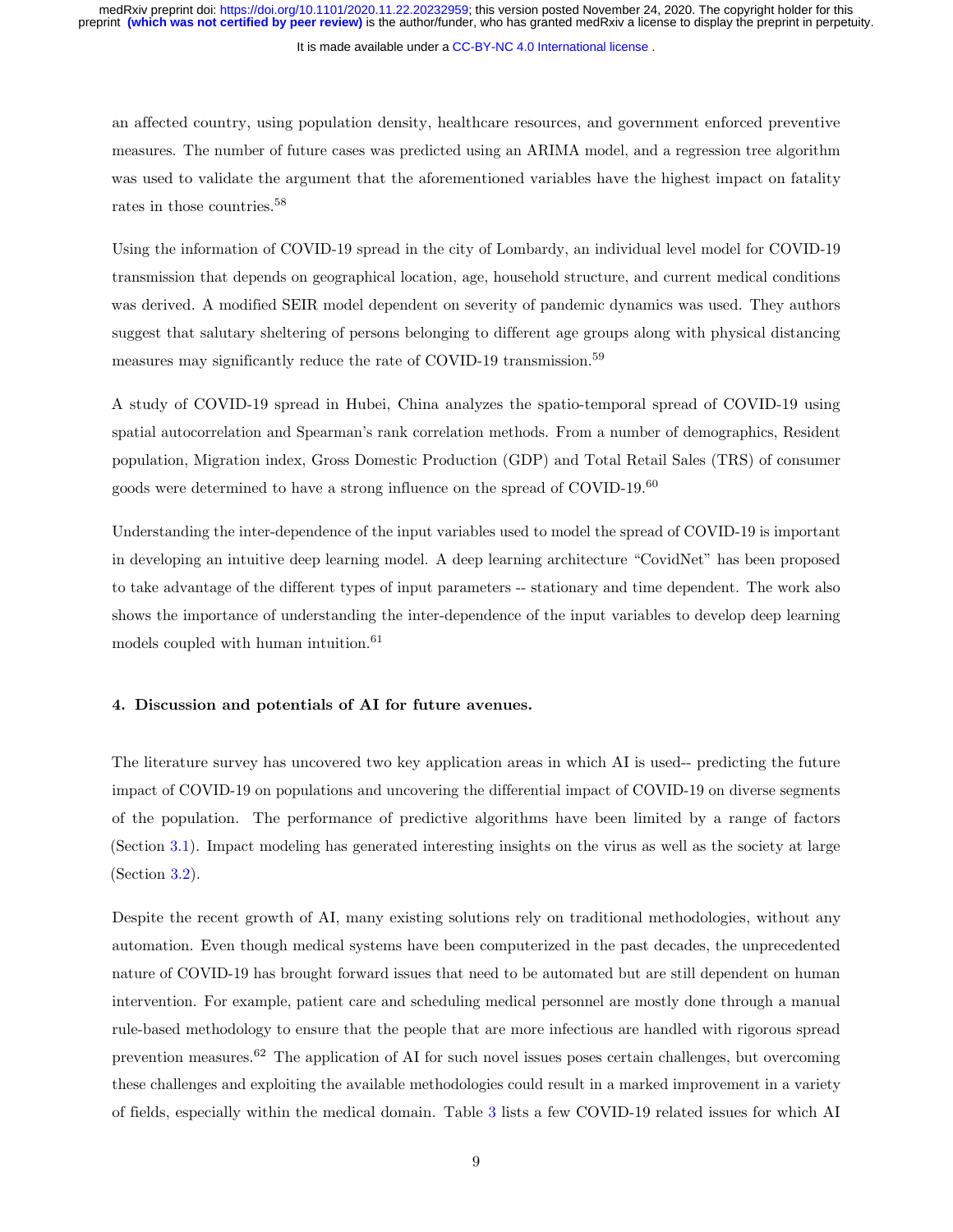It is made available under a [CC-BY-NC 4.0 International license](http://creativecommons.org/licenses/by-nc/4.0/) .

may be an ideal candidate.

One major drawback of traditional statistical techniques is their inability to take advantage of Big Data. For example, statistical techniques have often been used to find the most influential factors that leads to COVID-19 related deaths,<sup>36</sup> and the socio-economic issues that arise as a result of COVID-19.<sup>63</sup> While statistical studies are helpful, identifying specific clusters of features will be instrumental for decision making. Deep clustering techniques based on convolution neural networks have outperformed traditional methods<sup>64</sup> for such clustering problems. In addition to handling complex input data, the convolutional models learn spatial information and correlation that results in better performance.

Similarly, traditional techniques do not handle Big Data efficiently. For example, contact tracing through the use of mobile application such as ''WeChat'' has been effective in many countries.<sup>65</sup> However, one major limitation is their inability to ingest a large volume of data for decision making and adapt accordingly.<sup>66</sup> Due to the improvement in processing power of mobile devices, AI algorithms can be adapted to solving problems such as proximity identification and improve the accuracy and reliability of these systems through adaptation and real-time learning.

Furthermore, classical techniques often fail to model the spatio-temporal relationships of the input data. Studies have been conducted to find the correlation between the traveling patterns of individuals and how it correlates to the spread of disease.<sup>65</sup> However, individual-level tracking only focuses on geographical location and overlooks other factors such as social clusters, race and age. It would be interesting to consider these social clustering parameters for this study, as they may have significant correlation with the spread of pandemic. Graph Neural Networks (GNN) can be used to model and identify specific events in the spatial and/or temporal domain. The spatial information can be modelled through graphs and the information can be propagated within the nodes through message passing. In addition to GNNs, using state-of-the-art NLP techniques like Transformers,  $67$  spatio-temporal information that pays specific attention to events (e.g. sudden spikes in patients) in the temporal and/or spatial domain can be efficiently modeled.

Despite the large number of recent vision-based solutions for COVID-19,<sup>68</sup> the risk level assessment for a particular environment is neither defined nor addressed properly. Comparing different environments (using a combination of vision techniques for social distancing, face mask identification and other visible metrics) and quantifying the risk of transmission in those particular environments would be helpful in making decision such as implementing social distancing measures and easing/strengthening problem.

# 5. Limitations and Conclusion

The rapid development and growing research in AI is amassed as preprints rather than peer reviewed work. Thus, the exclusion of preprints limits the scope of the review process. In addition to the exclusion criteria,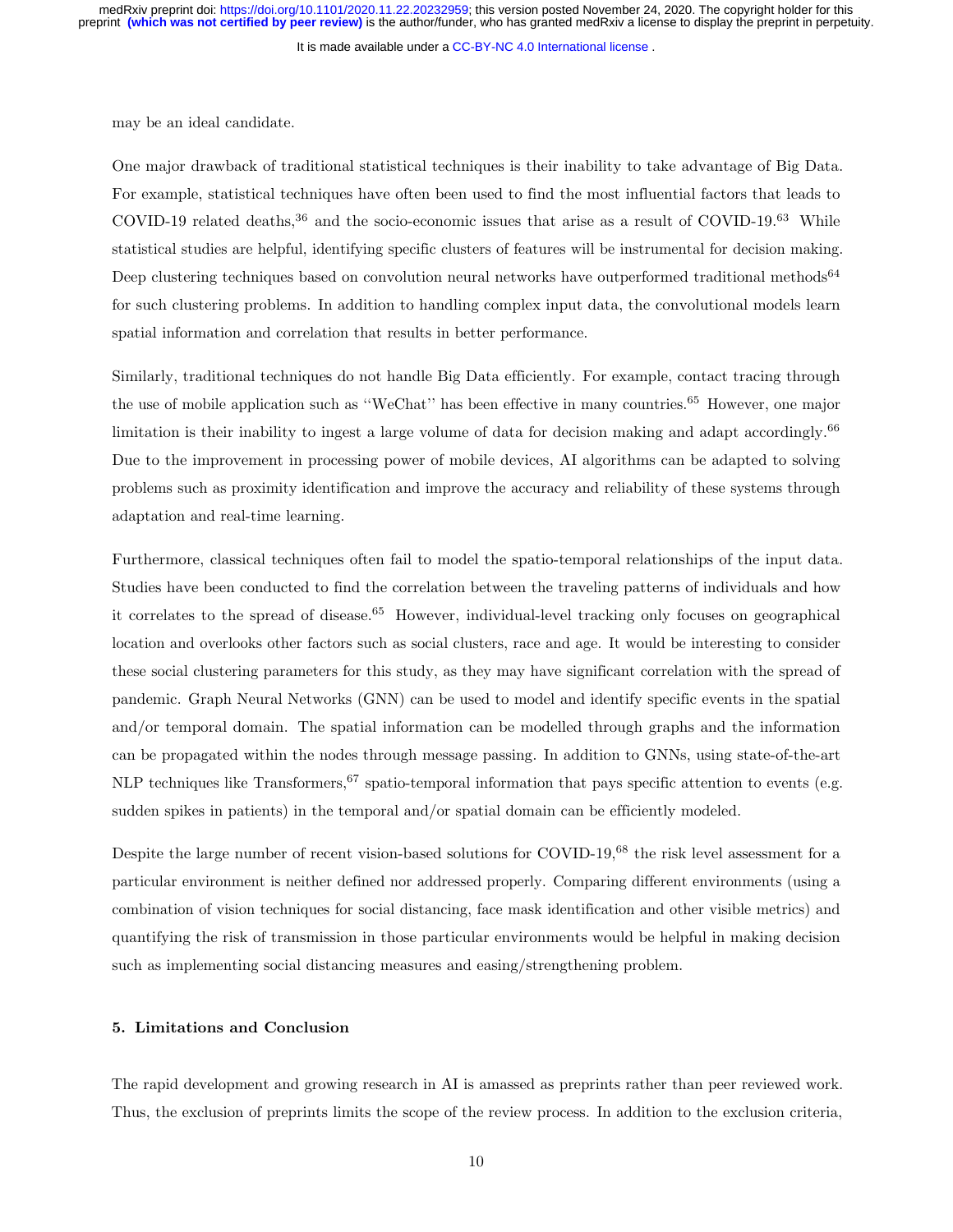It is made available under a [CC-BY-NC 4.0 International license](http://creativecommons.org/licenses/by-nc/4.0/) .

the setting of AI research in the contemporary world imposes restrictions to review. A large portion of annual investment (US\$ 1.7 billion in 2018<sup>69</sup>) for R&D in the intersection of AI and healthcare comes from tech corporations such as Google and Facebook.<sup>70</sup> Since a major portion of the AI research and development ends up in commercial deployment, they are not made available to the public.

It is important to note that our recommendations in Section [4](#page-8-0) were built on the premise that the methods we prescribed were not already explored by other researchers. Perhaps, the methods were implemented and not published because they did not yield the expected positive results.

Moreover, our review only focuses on papers written in English whilst the outbreak of COVID-19 started from China. There are many research articles and reports written in Chinese languages that are not considered in this review. Furthermore, India recorded a large number of COVID-19 patients as well and it's demographics and socio-economics presented a wide range of unique challenges (mass immigration, social inequalities in access to healthcare) in handling the situation. Analysis and reports on this matter that were done in local languages are also not considered in this review.

AI has been deployed towards the combat of COVID-19 all around the globe. The severe acute respiratory syndrome and its novel nature of spread has required an effective pandemic response. AI-driven modeling and forecasting systems have been successful in alleviating the situation.

In this review, we have explored the gaps of AI usage as a tool to fight against COVID-19. Specifically, (a) existing methodologies in the pandemic response could be replaced by new AI technology in modeling and forecasting, (b) new AI technology could be introduced to surpass prevailing AI modeling and forecasting technique outcomes, and (c) new AI techniques in various other fields that have not been experimented in a pandemic situation before could be drawn parallel to the COVID-19 response in an effective manner.

#### Acknowledgement

This work is funded by COVID-19 Global South Artificial Intelligence and Data Innovation Program of the International Development Research Centre (IDRC), Canada.

# Author Contribution

GJ, JH, UM, RP, SS, HW, ME, RG, PE, VH, DG, AR, SD, and JE conceptualized the study and designed the methodology. RG, PE, VH, DG, AR, SD, and JE supervised the project. GJ, JH, UM, RP, SS, HW, and ME carried out the literature search, reviewed the articles, and wrote the draft. RG, PE, VH, DG, AR, SD, and JE reviewed and edited the draft. GJ, JH, UM, RP, SS, HW, ME, RG, PE, VH, DG, AR, SD, and JE had access to the data, read the final manuscript and approved it.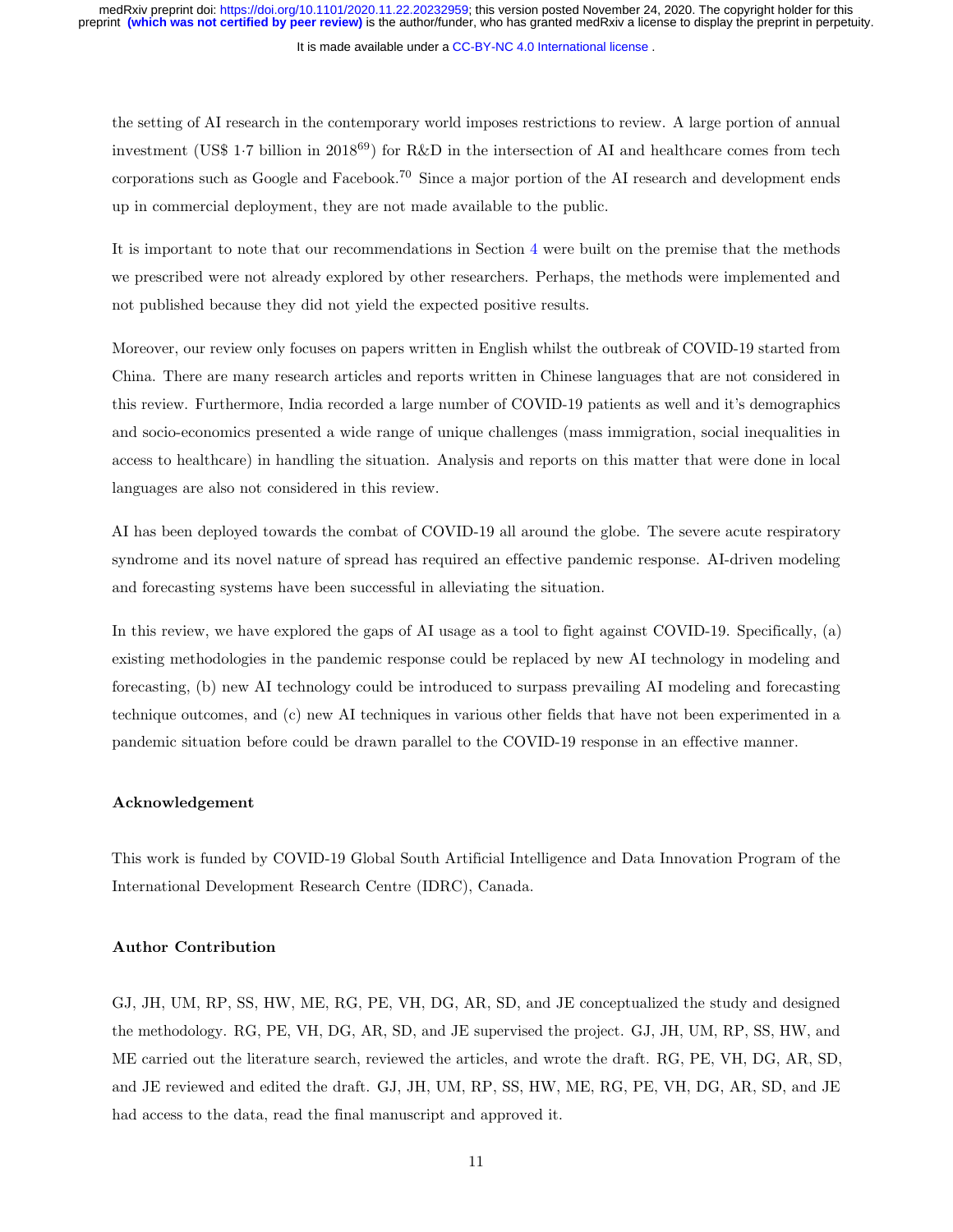It is made available under a [CC-BY-NC 4.0 International license](http://creativecommons.org/licenses/by-nc/4.0/) .

# Conflict of Interest

The authors have no conflicts of interest to declare.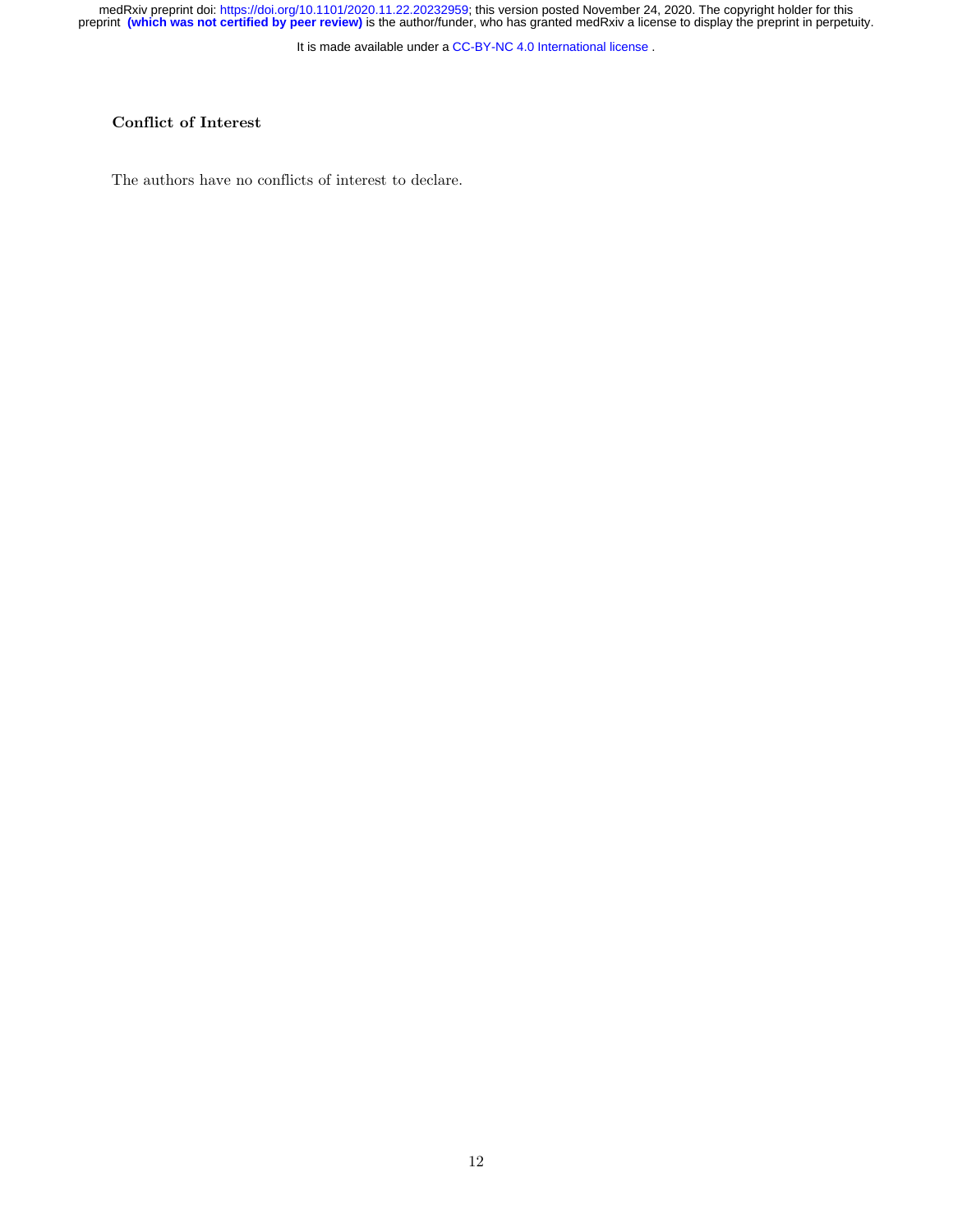<span id="page-12-0"></span>

Figure 1: Flowchart for the literature survey methodology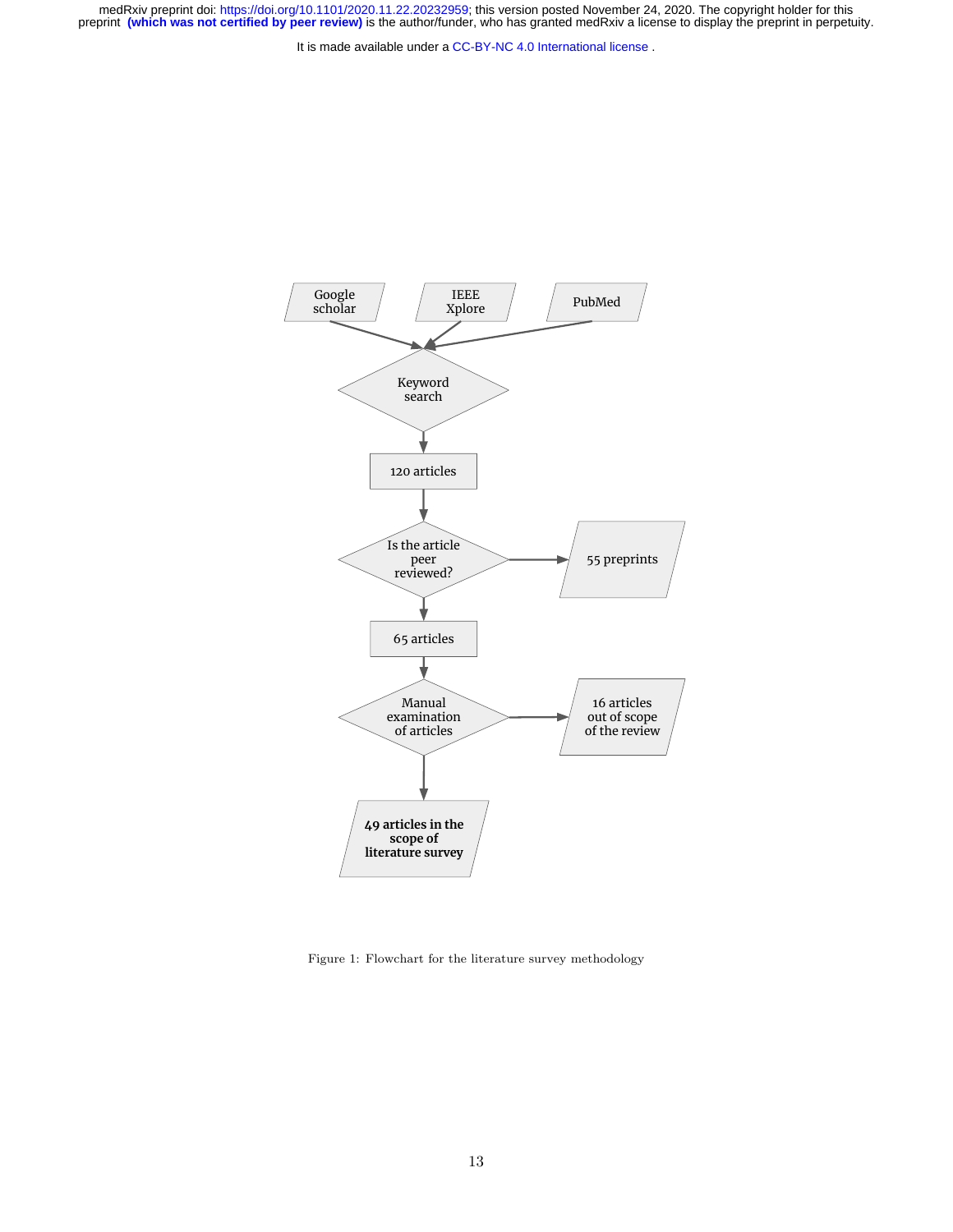It is made available under a [CC-BY-NC 4.0 International license](http://creativecommons.org/licenses/by-nc/4.0/) .

medRxiv preprint doi: [https://doi.org/10.1101/2020.11.22.20232959;](https://doi.org/10.1101/2020.11.22.20232959) this version posted November 24, 2020. The copyright holder for this<br>preprint (which was not certified by peer review) is the author/funder, who has grante

<span id="page-13-0"></span>

Figure 2: Time variation of number of papers in AI (for medical applications only), COVID and AI+COVID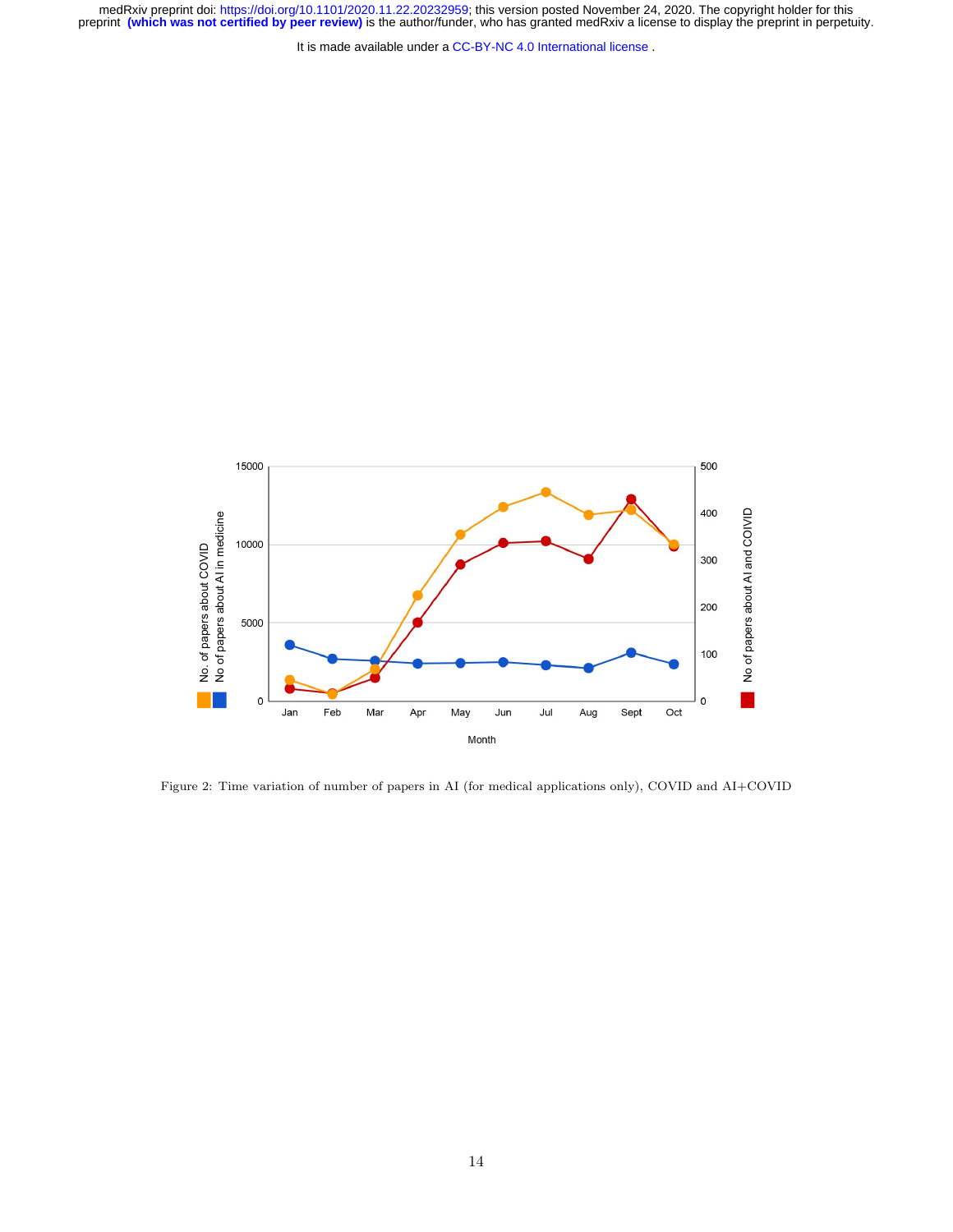It is made available under a [CC-BY-NC 4.0 International license](http://creativecommons.org/licenses/by-nc/4.0/) .

<span id="page-14-0"></span>

Figure 3: AI models used in spatio-temporal modeling and forecasting.

The reference number for each model is given in square brackets. Green- temporal model, Pink- spatio-temporal model.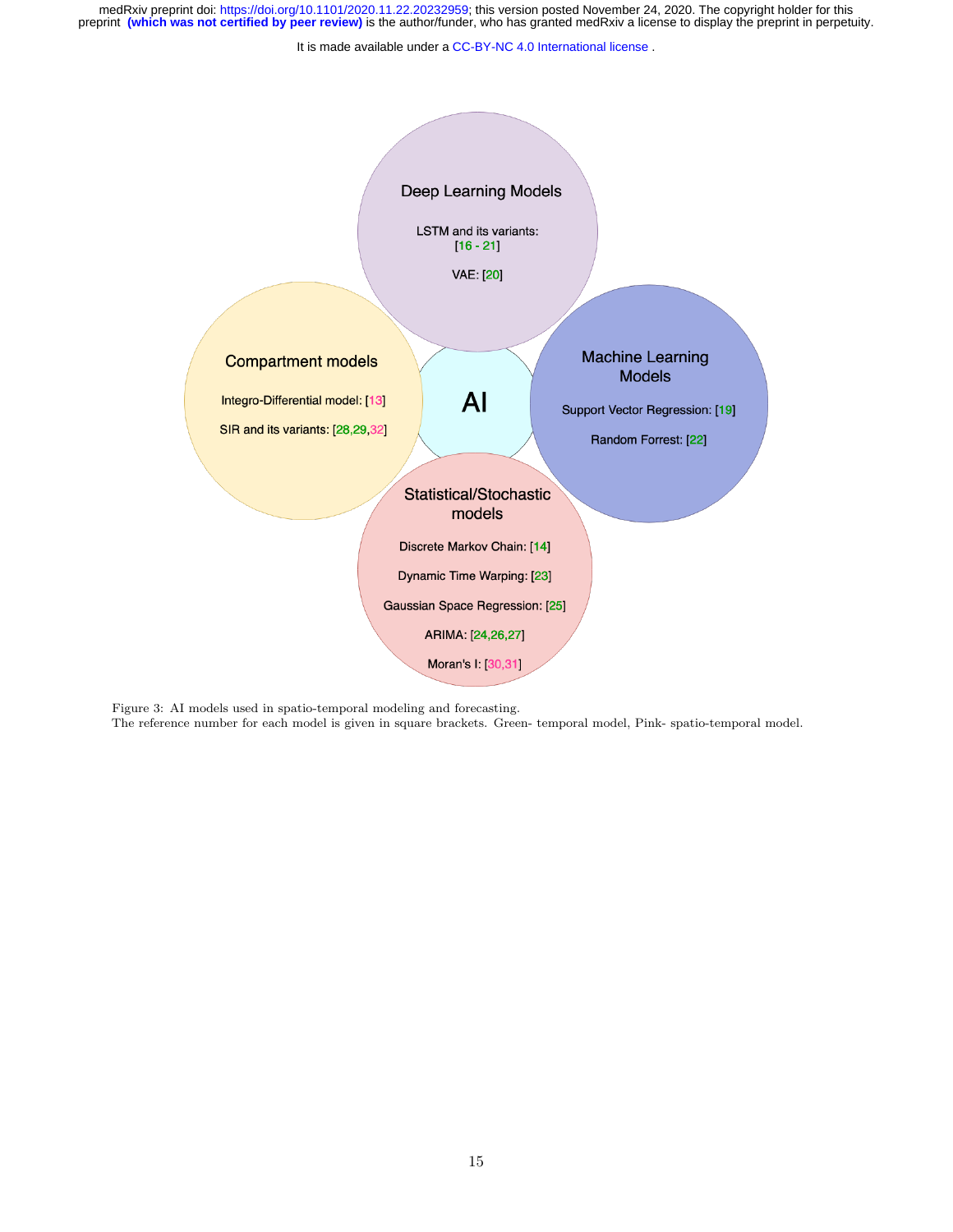<span id="page-15-0"></span>

Figure 4: Impact Modeling. The reference numbers of research papers are given in square brackets.

It is made available under a [CC-BY-NC 4.0 International license](http://creativecommons.org/licenses/by-nc/4.0/) . medRxiv preprint doi: [https://doi.org/10.1101/2020.11.22.20232959;](https://doi.org/10.1101/2020.11.22.20232959) this version posted November 24, 2020. The copyright holder for this<br>preprint (which was not certified by peer review) is the author/funder, who has grante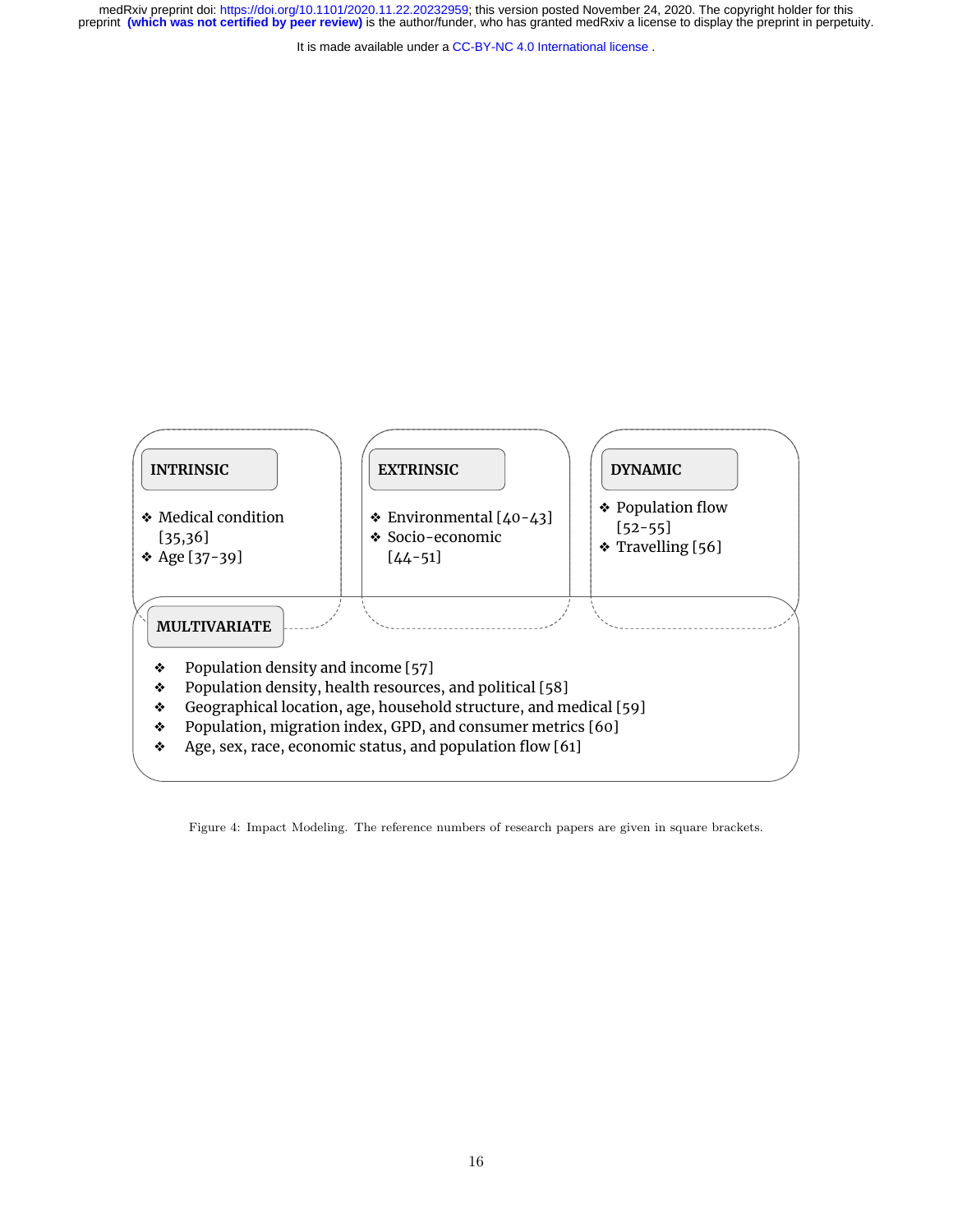It is made available under a [CC-BY-NC 4.0 International license](http://creativecommons.org/licenses/by-nc/4.0/) .

<span id="page-16-0"></span>

| Category  | Parameter                     | No. of papers | <b>Section</b>  |
|-----------|-------------------------------|---------------|-----------------|
|           | Unparameterized               | 22            | Section 3.1     |
| Intrinsic | Medical conditions            | 2             | Section 3.2.1   |
|           | Age                           |               |                 |
| Extrinsic | Environmental                 |               | Section $3.2.2$ |
|           | Socio-Economic-Political      |               |                 |
| Dynamic   | Traveling and Population flow | 5             | Section 3.2.3   |
| Multi     | Multiple-parameters           | 5             | Section 3.2.4   |
|           | Total                         | 49            |                 |

Table 1: Parameters being used to characterize the diversity in population in the literature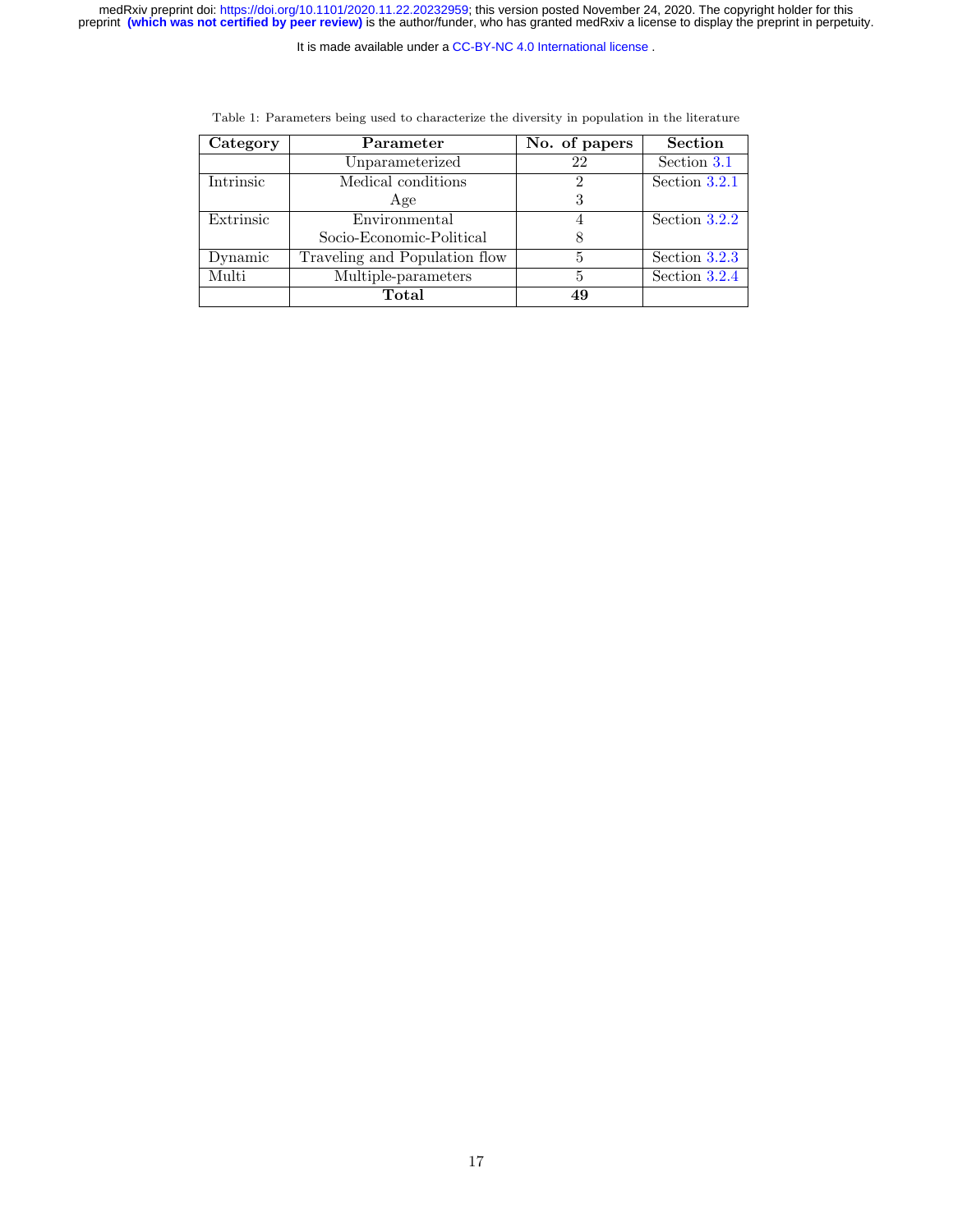It is made available under a [CC-BY-NC 4.0 International license](http://creativecommons.org/licenses/by-nc/4.0/) .

<span id="page-17-0"></span>

| Paper | Algorithm                                                                                      | Parameters                               | Data                                                                                                                                                        |
|-------|------------------------------------------------------------------------------------------------|------------------------------------------|-------------------------------------------------------------------------------------------------------------------------------------------------------------|
| 35    | Jackknife<br>statistics,<br><b>Basic</b><br>re-sampling                                        | Age, sex and country                     | Global<br>burden<br>of<br>disease<br>age specific infection<br>study,<br>hospitalization<br>ratios<br>for<br>COVID-19<br>estimated<br>for<br>mainland China |
| 36    | $\text{uni/multi}$<br>Statistical<br>tests,<br>variate logistics regression                    | Demographic data and hospital<br>records | Adults confirmed for COVID-19<br>from Jinyintan Hospital and<br>Wuhan Pulmonary Hospital who<br>had recovered or had died by Jan<br>31, 2020                |
| 37    | Statistical analysis                                                                           | Age                                      | Patient data from the Pediatric<br>Intensive Care units in USA                                                                                              |
| 38    | Basic statistics                                                                               | Age                                      | Data from Diamond princess<br>cruise ship                                                                                                                   |
| 39    | Monte Carlo Markov chains                                                                      | Age                                      | Individual<br>for<br>data.<br>case<br>COVID-19<br>patients<br>from<br>Hubei, China and data from 37<br>other countries                                      |
| 40    | Seemingly unrelated regression<br>equations SUR model                                          | Temperature and humidity                 | Daily<br>and<br>case<br>count<br>environmental<br>reports<br>from<br>Spain's official sources                                                               |
| 41    | Artificial<br>neural<br>networks,<br>particle swarm optimization and<br>differential evolution | Temperature, humidity and wind<br>speed  | Data from 4 regions in Italy                                                                                                                                |
| 42    | Bayesian<br>Poisson<br>statistics,<br>inference<br>for latent Gaussian<br>$_{\rm models}$      | Daily temperature statistics             | A volunteer implemented data<br>repository for COVID-19 patient<br>counts and temperature data<br>from state meteorological agency                          |
| 43    | LSTM models, neural network<br>architecture<br>search,<br>fuzzy<br>systems                     | Temperature and humidity data            | Active cases,<br>recoveries and<br>deaths<br>from<br>180<br>countries<br>worldwide                                                                          |

#### Table 2: Summary : Diversity aware AI

Continued on next page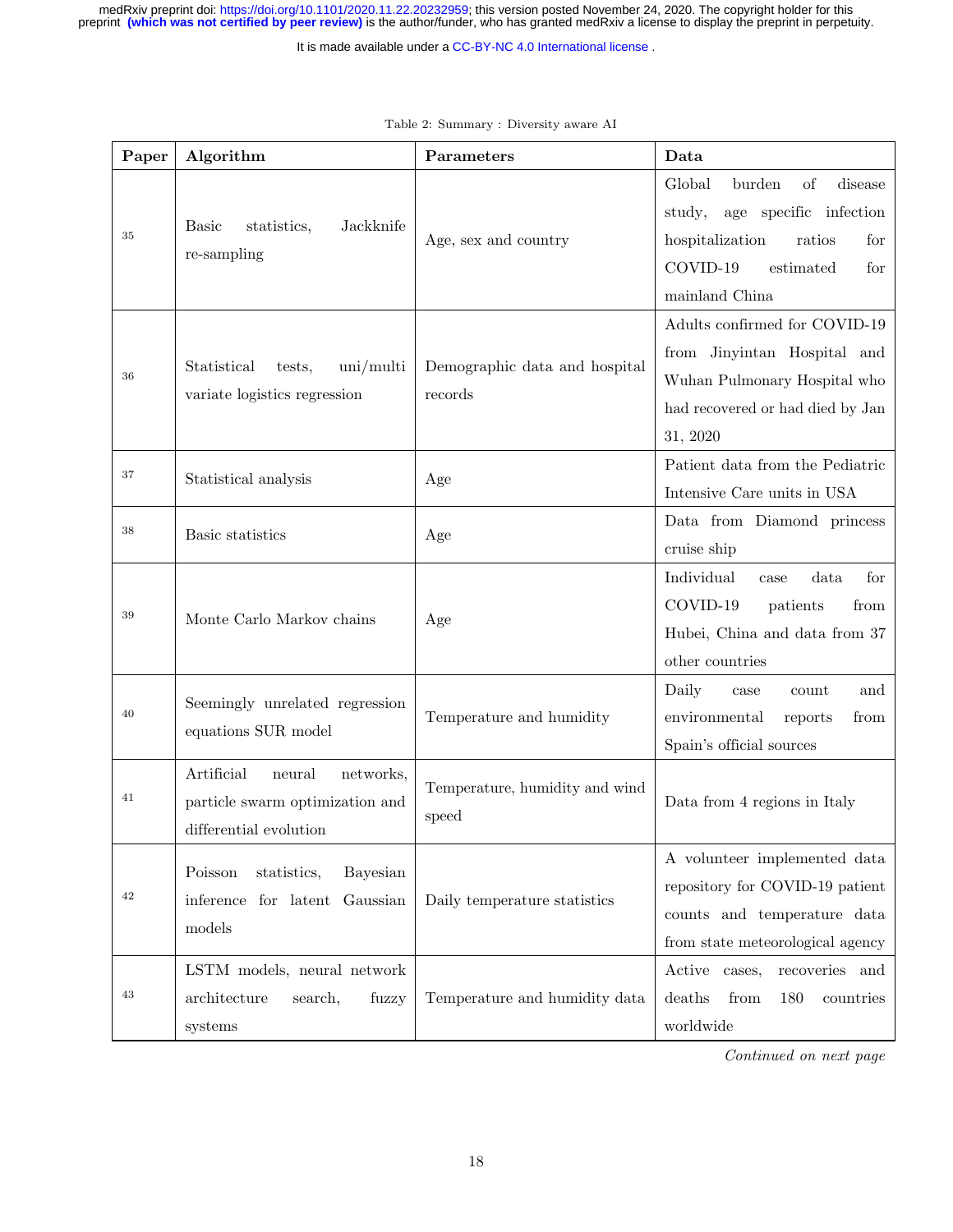It is made available under a [CC-BY-NC 4.0 International license](http://creativecommons.org/licenses/by-nc/4.0/) .

| 44 | Moran's<br>I test,<br>correlation<br>analysis, discrete Poisson spatial<br>scan                                                                       | Political<br>and<br>economic<br>dependence                                                                 | Active cases of Zip-code level<br>regions in New York                             |
|----|-------------------------------------------------------------------------------------------------------------------------------------------------------|------------------------------------------------------------------------------------------------------------|-----------------------------------------------------------------------------------|
| 45 | Pearson's correlation analysis,<br>Variance<br>inflation<br>factor,<br>adaptive kernels and Akaike<br>Information Criterion                           | Racial<br>profile,<br>working<br>environments, poverty rates                                               | COVID-19 density in counties of<br>Texas, USA                                     |
| 46 | Zero-inflated negative binomial<br>regression model                                                                                                   | Racial profile, poverty rates                                                                              | Active cases and Deaths in U.S.<br>counties                                       |
| 47 | Moran's I test, Monte Carlo<br>simulations, spatial correlation<br>analysis,<br>time<br>space<br>scan<br>statistics,<br>discrete<br>Poisson<br>models | Population<br>density,<br>border<br>lockdown<br>control,<br>measures,<br>isolation and hospital treatments | Active cases in districts of South<br>Korea                                       |
| 48 | specific<br>Very<br>mathematical<br>models                                                                                                            | Containment<br>and<br>measures<br>lockdown rules                                                           | Active cases in various regions of<br>Italy                                       |
| 49 | Basic statistics                                                                                                                                      | non-pharmacological<br>interventions such as lockdown<br>measures and home isolation                       | Case data from 16 countries<br>worldwide                                          |
| 50 | Bayesian<br>Kalman<br>statistics,<br>Filter                                                                                                           | Lockdown policies                                                                                          | Active cases in Sweden, USA                                                       |
| 51 | Non-parametric Network based<br>SIR model                                                                                                             | Travel bans, lockdown measures                                                                             | Deaths<br>and<br>cross-regional<br>COVID-19 infections in China                   |
| 52 | Conditional<br>Poisson<br>model,<br>Auto-regressive models.                                                                                           | Population migration                                                                                       | No. of active cases, time and<br>location information of cases in<br>Hubei, China |
| 53 | Basic statistics                                                                                                                                      | Migration between cities                                                                                   | Active cases in mega cities of<br>India                                           |
| 54 | Basic statistics                                                                                                                                      | Mobile phone data of persons<br>traveling in and out of the city<br>(population flow)                      | Active cases in Wuhan, China                                                      |
| 55 | Deep learning                                                                                                                                         | Inward travel information, Flight<br>data                                                                  | Active cases in provinces of South<br>Korea                                       |

| Table 2 -- <i>Continued from previous page</i> |  |  |
|------------------------------------------------|--|--|

Continued on next page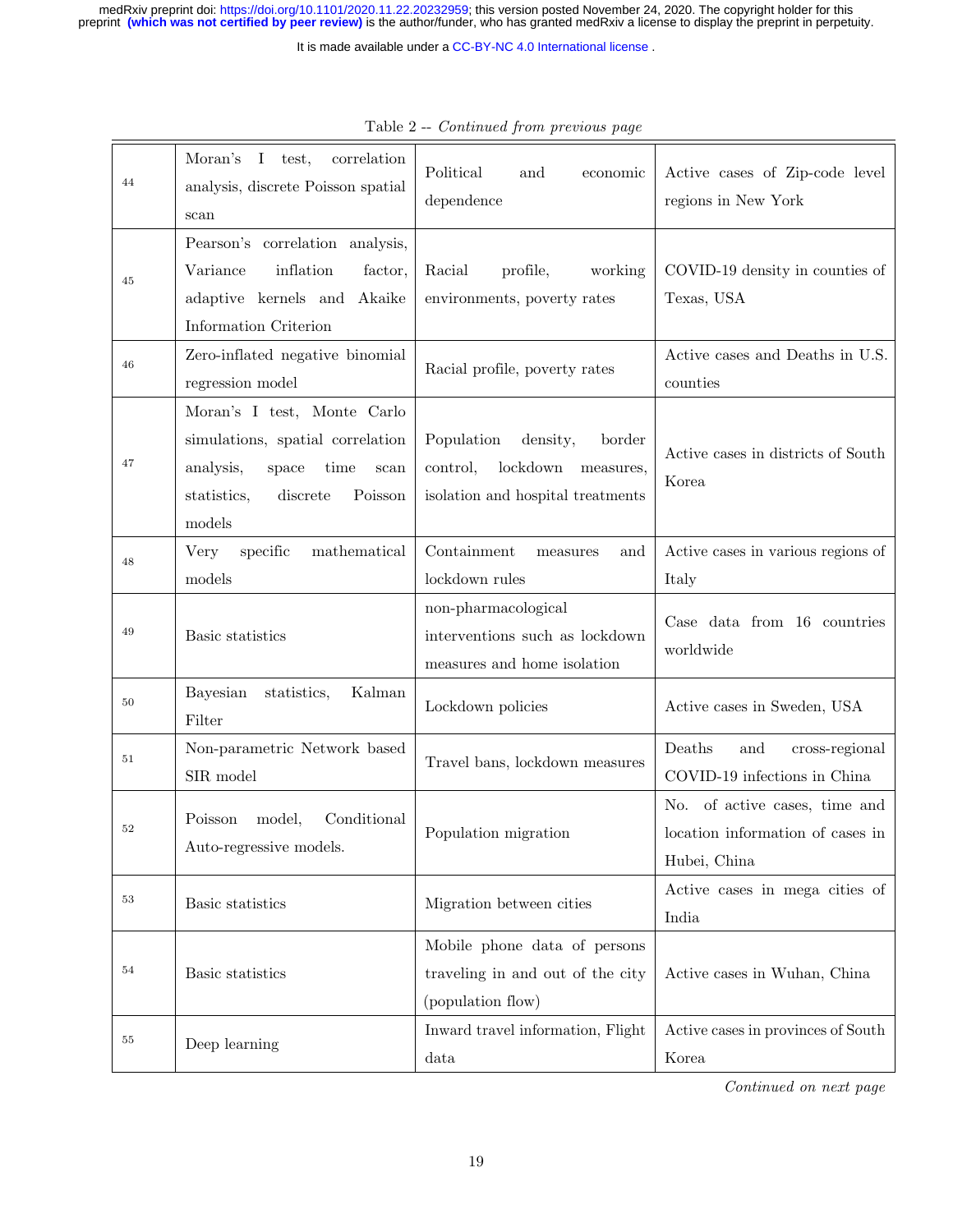|    | Global epidemic and mobility                                                                                          |                                                                                              |                                                                           |
|----|-----------------------------------------------------------------------------------------------------------------------|----------------------------------------------------------------------------------------------|---------------------------------------------------------------------------|
| 56 | $(GLEAM)-$<br>model<br>${\rm an}$                                                                                     | Change in travelling frequency                                                               | Active cases in Provinces of                                              |
|    | individual-based,<br>stochastic,                                                                                      | due to travel bans                                                                           | China                                                                     |
|    | and spatial epidemic model                                                                                            |                                                                                              |                                                                           |
| 57 | Spatial regression models                                                                                             | Mean income, Poverty rates,                                                                  | Cases and deaths in 31 countries                                          |
|    |                                                                                                                       | Median age of population                                                                     | of Europe                                                                 |
| 71 | ARIMA and wavelets                                                                                                    | Age,<br>Population<br>density,<br>Lockdown measures, Hospital<br>resources, Income standards | Active cases in Canada, France,<br>India, South Korea and UK              |
| 59 | Stochastic agent based model                                                                                          | Household<br>structure.<br>Age,<br>regional and national policy<br>interventions             | Active cases in Hubei, Lombardy,<br>New York City                         |
| 60 | Spatial correlation,<br>Moran's<br>Spearman's<br>Ι<br>index.<br>$\operatorname*{rank}% \mathcal{M}(n)$<br>correlation | Population, Economic variables,<br>Migration index                                           | Cumulative confirmed cases in<br>Hubei province up to 18 February<br>2020 |
| 61 | Deep learning                                                                                                         | Sex,<br>Race,<br>Poverty/<br>Age,<br>Employment status, Population<br>flow                   | Infected cases for all US counties                                        |

Table 2 -- Continued from previous page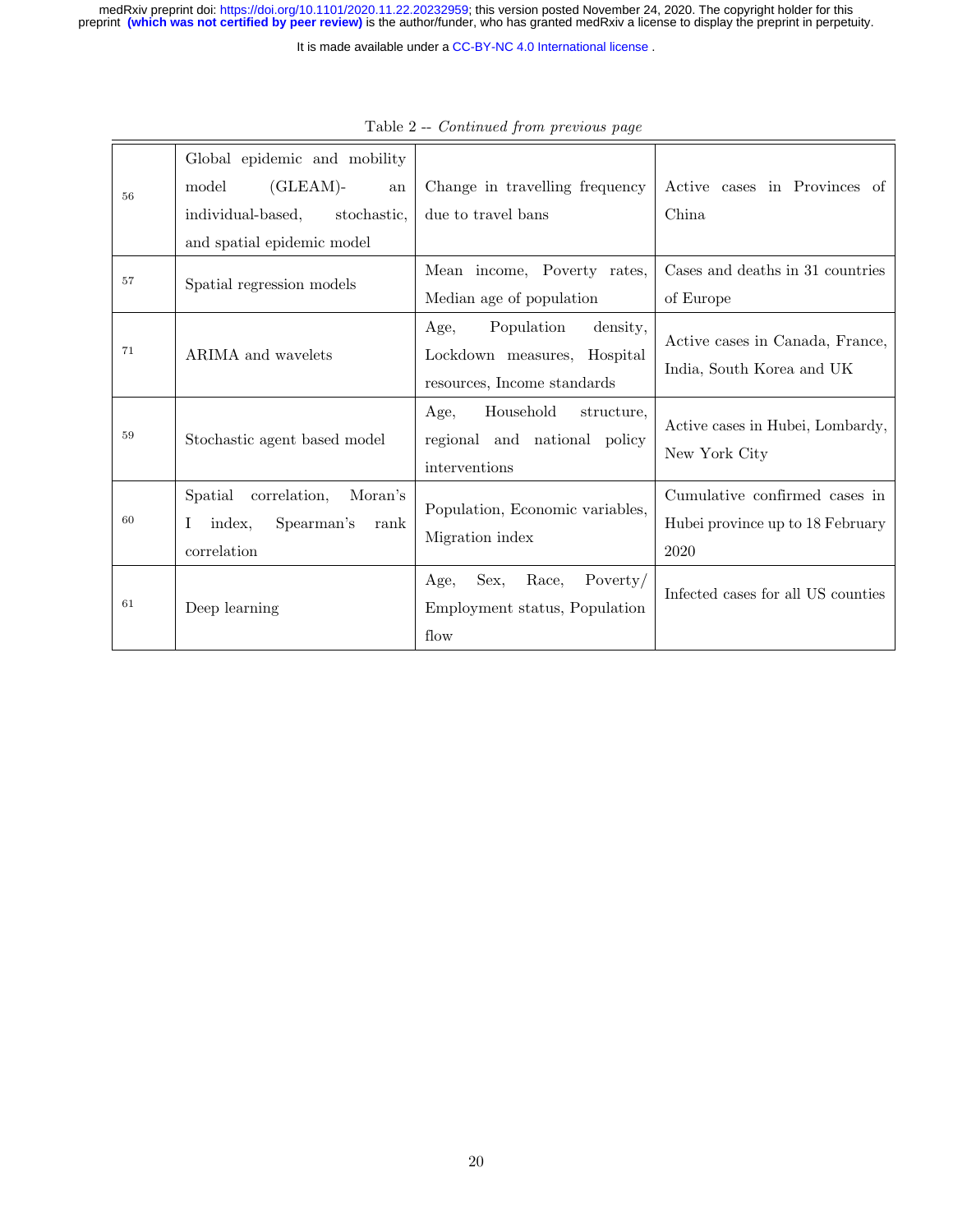| Table 3: Potential of AI |  |  |  |  |
|--------------------------|--|--|--|--|
|--------------------------|--|--|--|--|

<span id="page-20-0"></span>

| Problem                                                                                            | Research gap                                                                                                                        | AI methods                                                                                                                                  |  |
|----------------------------------------------------------------------------------------------------|-------------------------------------------------------------------------------------------------------------------------------------|---------------------------------------------------------------------------------------------------------------------------------------------|--|
| Identify reasons for high mortality<br>rate caused by COVID-19.                                    | Traditional techniques based on<br>simple statistical models cannot<br>identify complex clusters.                                   | clustering<br>Deep<br>based<br><sub>on</sub><br>convolutional<br>networks<br>can<br>be used for complex clustering.                         |  |
| correlation between<br>Find the<br>COVID-19<br>and socio-economic<br>problems.                     | Classical methods do not consider<br>complex feature sets.                                                                          | Deep clustering can be used as<br>an alternative to identify complex<br>features.                                                           |  |
| Contact tracing through mobile<br>applications.                                                    | A major drawback is their inability<br>to utilize Big Data efficiently.                                                             | The increased processing power<br>of mobile devices enables the use<br>of AI to improve efficiency and<br>performance.                      |  |
| Forecast COVID-19 cases and<br>deaths based on spatio-temporal<br>data.                            | Certain models fail to consider<br>spatial and temporal relationship<br>of data.                                                    | Temporal information can<br>be<br>modelled<br>effectively<br>through<br>Graph Neural Network<br>and<br>transformers.                        |  |
| Find correlation between disease<br>spread and population behavior<br>such as travelling patterns. | Classical<br>techniques<br>use<br>individualistic<br>data<br>and<br>do<br>not consider the related features<br>between individuals. | information<br>Spatial<br>be<br>can<br>modelled using network models<br>such as <i>graph</i> neural network to<br>identify social clusters. |  |
| Social<br>distancing<br>based<br><sub>on</sub><br>computer vision.                                 | Environment-specific<br>risk<br>assessment is an issue which<br>has not been studied in detail.                                     | Existing CNN based solutions can<br>be aggregated and extended for<br>risk assessment.                                                      |  |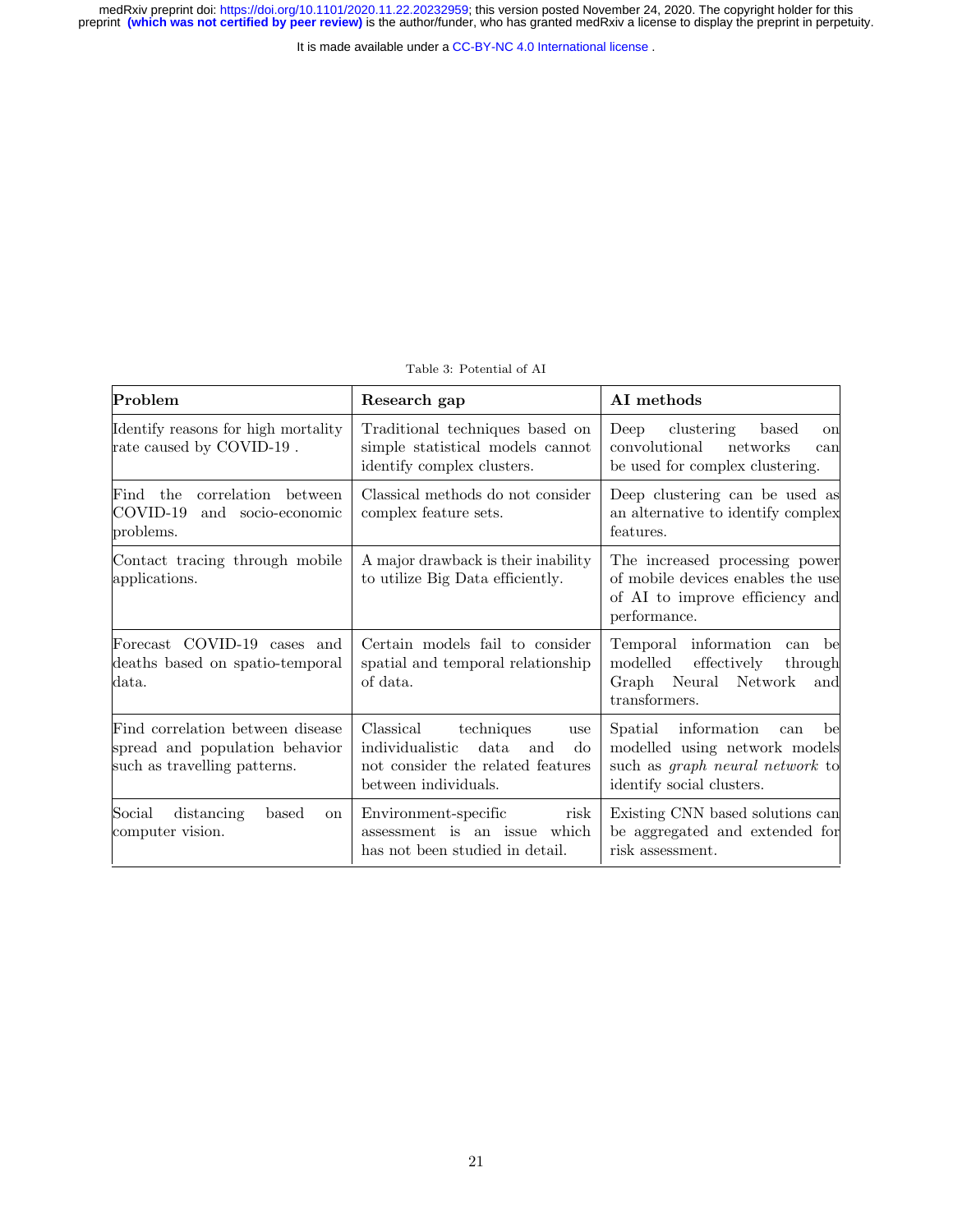It is made available under a [CC-BY-NC 4.0 International license](http://creativecommons.org/licenses/by-nc/4.0/) .

## References

- [1] WHO Coronavirus Disease (COVID-19) Dashboard. <https://covid19.who.int/>. Retrieved: October 18, 2020.
- [2] Ahmed Hosny and Hugo J. W. L. Aerts. Artificial intelligence for global health. Science, 366(6468):955--956, 2019.
- [3] Lionel Tarassenko and Peter Watkinson. Artificial intelligence in health care: enabling informed care. The Lancet, 391(10127):1260, Mar 2018.
- [4] Quoc-Viet Pham, Dinh C Nguyen, Won-Joo Hwang, Pubudu N Pathirana, et al. Artificial Intelligence (AI) and Big Data for Coronavirus (COVID-19) Pandemic: A Survey on the State-of-the-Arts. IEEE Access, 2020.
- [5] Alex Krizhevsky, Ilya Sutskever, and Geoffrey E. Hinton. Imagenet classification with deep convolutional neural networks. In Proceedings of the 25th International Conference on Neural Information Processing Systems - Volume 1, NIPS'12, page 1097–1105, Red Hook, NY, USA, 2012. Curran Associates Inc.
- [6] Nina Schwalbe and Brian Wahl. Artificial intelligence and the future of global health. The Lancet, 395(10236):1579--1586, May 2020.
- [7] E. Topol. High-performance medicine: the convergence of human and artificial intelligence. Nature Medicine, 25:44--56, 2019.
- [8] Wim Naudé. Artificial Intelligence against COVID-19: An Early Review. IZA Discussion Paper 13110, Institute of Labor Economics (IZA), Bonn, Apr 2020.
- [9] Agam Bansal, Rana Prathap Padappayil, Chandan Garg, Anjali Singal, Mohak Gupta, and Allan Klein. Utility of Artificial Intelligence Amidst the COVID 19 Pandemic: A Review. Journal of Medical Systems, 44(9):156, Aug 2020.
- [10] Samuel Lalmuanawma, Jamal Hussain, and Lalrinfela Chhakchhuak. Applications of machine learning and artificial intelligence for Covid-19 (SARS-CoV-2) pandemic: A review. Chaos, Solitons & Fractals, 139:110059, 2020.
- [11] Israel Edem Agbehadji, Bankole Osita Awuzie, Alfred Beati Ngowi, and Richard C. Millham. Review of Big Data Analytics, Artificial Intelligence and Nature-Inspired Computing Models towards Accurate Detection of COVID-19 Pandemic Cases and Contact Tracing. International Journal of Environmental Research and Public Health, 17(15):5330, Jul 2020.
- [12] The Lancet. Artificial intelligence in global health: a brave new world. The Lancet, 393(10180):1478, Apr 2019.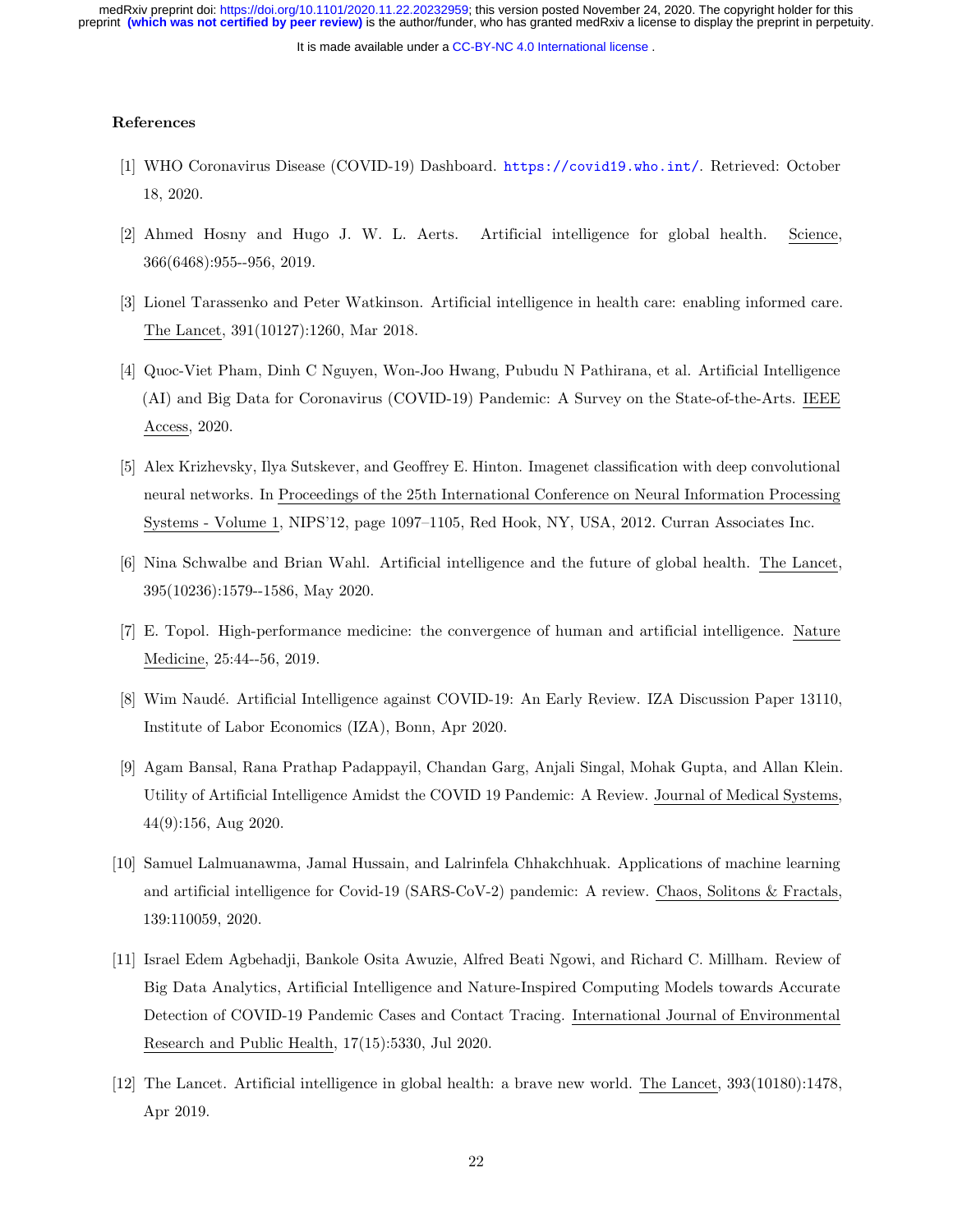- [13] Andreas Kergaßner, Christian Burkhardt, Dorothee Lippold, Matthias Kergaßner, Lukas Pflug, Dominik Budday, Paul Steinmann, and Silvia Budday. Memory-based meso-scale modeling of Covid-19: County-resolved timelines in Germany. Computational Mechanics, 2020.
- [14] Pietro Hiram Guzzi, Giuseppe Tradigo, and Pierangelo Veltri. Spatio-temporal resource mapping for intensive care units at regional level for COVID-19 emergency in Italy. International Journal of Environmental Research and Public Health, 17(10), 2020.
- [15] Shashank Vaid, Aaron McAdie, Ran Kremer, Vikas Khanduja, and Mohit Bhandari. Risk of a second wave of Covid-19 infections: using artificial intelligence to investigate stringency of physical distancing policies in North America. International Orthopaedics, pages 1581--1589, 2020.
- [16] Vinay Kumar Reddy Chimmula and Lei Zhang. Time series forecasting of covid-19 transmission in canada using lstm networks. Chaos, Solitons & Fractals, page 109864, 2020.
- [17] Parul Arora, Himanshu Kumar, and Bijaya Ketan Panigrahi. Prediction and analysis of COVID-19 positive cases using deep learning models: A descriptive case study of India. Chaos, Solitons & Fractals, 139:110017, 2020.
- [18] Sourabh Shastri, Kuljeet Singh, Sachin Kumar, Paramjit Kour, and Vibhakar Mansotra. Time series forecasting of covid-19 using deep learning models: India-usa comparative case study. Chaos, Solitons & Fractals, page 110227, 2020.
- [19] Farah Shahid, Aneela Zameer, and Muhammad Muneeb. Predictions for covid-19 with deep learning models of lstm, gru and bi-lstm. Chaos, Solitons & Fractals, page 110212, 2020.
- [20] Abdelhafid Zeroual, Fouzi Harrou, Abdelkader Dairi, and Ying Sun. Deep learning methods for forecasting covid-19 time-series data: A comparative study. Chaos, Solitons & Fractals, 140:110121, 2020.
- [21] Anuradha Tomar and Neeraj Gupta. Prediction for the spread of COVID-19 in India and effectiveness of preventive measures. Science of the Total Environment, 728:138762, 2020.
- [22] Cafer Mert YeSIlkanat. Spatio-temporal estimation of the daily cases of covid-19 in worldwide using random forest machine learning algorithm. Chaos, Solitons & Fractals, page 110210, 2020.
- [23] Johannes Stübinger and Lucas Schneider. Epidemiology of Coronavirus COVID-19: Forecasting the Future Incidence in Different Countries. Healthcare, 8(2):99, 2020.
- [24] Amal I Saba and Ammar H Elsheikh. Forecasting the prevalence of COVID-19 outbreak in Egypt using nonlinear autoregressive artificial neural networks. Process Safety and Environmental Protection, 2020.
- [25] Ricardo Manuel Arias Velásquez and Jennifer Vanessa Mejia Lara. Forecast and evaluation of covid-19 spreading in usa with reduced-space gaussian process regression. Chaos, Solitons & Fractals, page 109924, 2020.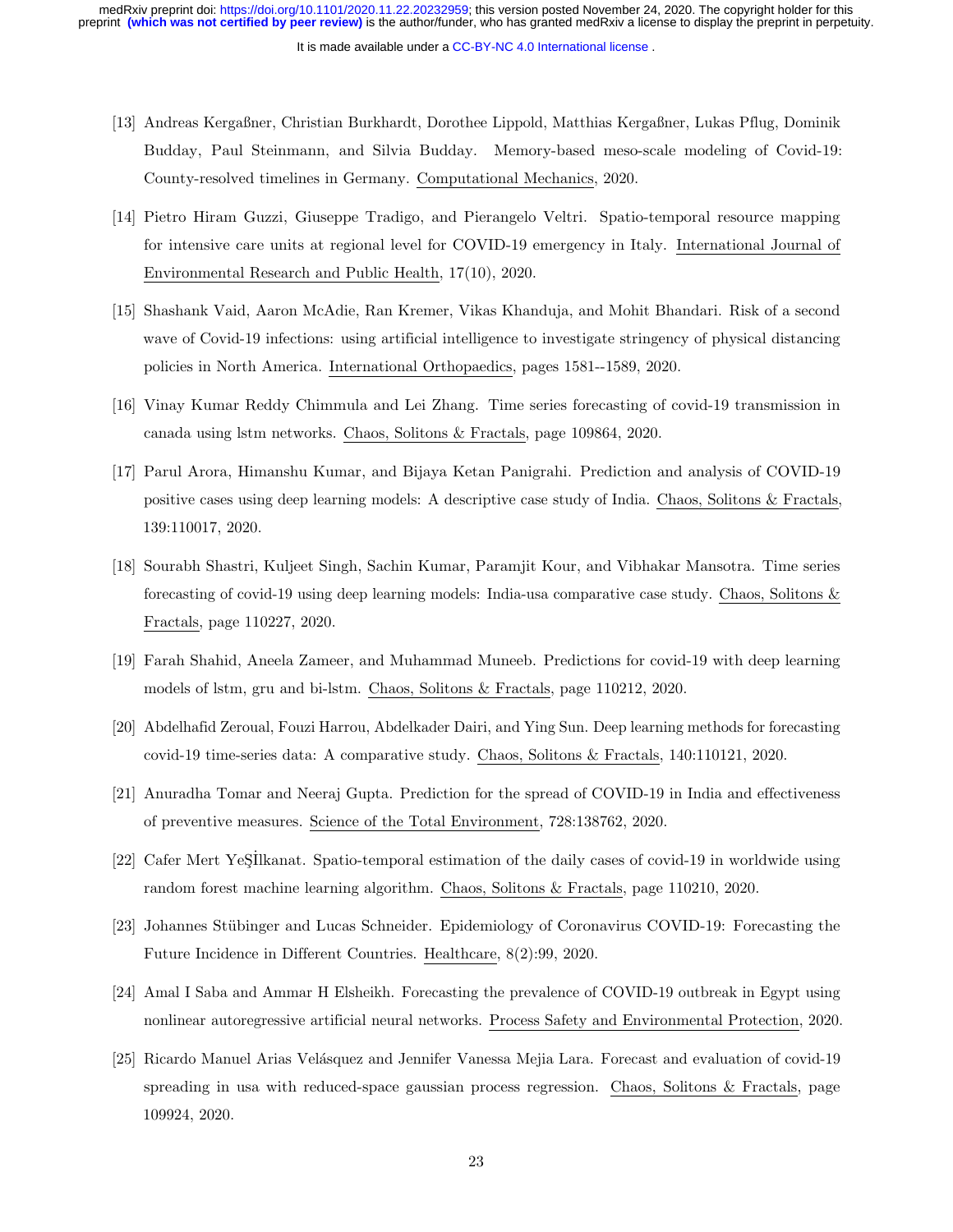It is made available under a [CC-BY-NC 4.0 International license](http://creativecommons.org/licenses/by-nc/4.0/) . preprint **(which was not certified by peer review)** is the author/funder, who has granted medRxiv a license to display the preprint in perpetuity. medRxiv preprint doi: [https://doi.org/10.1101/2020.11.22.20232959;](https://doi.org/10.1101/2020.11.22.20232959) this version posted November 24, 2020. The copyright holder for this

- [26] Ansari Saleh Ahmar and Eva Boj del Val. SutteARIMA: Short-term forecasting method, a case: Covid-19 and stock market in Spain. Science of the Total Environment, 729:138883, 2020.
- [27] Tanujit Chakraborty and Indrajit Ghosh. Real-time forecasts and risk assessment of novel coronavirus (COVID-19) cases: A data-driven analysis. Chaos, Solitons and Fractals, 135, 2020.
- [28] Zifeng Yang, Zhiqi Zeng, Ke Wang, Sook-San Wong, Wenhua Liang, Mark Zanin, Peng Liu, Xudong Cao, Zhongqiang Gao, Zhitong Mai, et al. Modified SEIR and AI prediction of the epidemics trend of COVID-19 in China under public health interventions. Journal of Thoracic Disease, 12(3):165, 2020.
- [29] Chiara Reno, Jacopo Lenzi, Antonio Navarra, Eleonora Barelli, Davide Gori, Alessandro Lanza, Riccardo Valentini, Biao Tang, and Maria Pia Fantini. Forecasting COVID-19-Associated Hospitalizations under Different Levels of Social Distancing in Lombardy and Emilia-Romagna, Northern Italy: Results from an Extended SEIR Compartmental Model. Journal of Clinical Medicine, 2020.
- [30] Dayun Kang, Hyunho Choi, Jong Hun Kim, and Jungsoon Choi. Spatial epidemic dynamics of the COVID-19 outbreak in China. International Journal of Infectious Diseases, 94(January):96--102, 2020.
- [31] Wentao Yang, Min Deng, Chaokui Li, and Jincai Huang. Spatio-temporal patterns of the 2019-ncov epidemic at the county level in hubei province, china. International Journal of Environmental Research and Public Health, 17(7):2563, 2020.
- [32] Diego F Cuadros, Yanyu Xiao, Zindoga Mukandavire, Esteban Correa-Agudelo, Andr´es Hern´andez, Hana Kim, and Neil J MacKinnon. Spatiotemporal transmission dynamics of the COVID-19 pandemic and its impact on critical healthcare capacity. Health & place, page 102404, 2020.
- [33] Wim Van Damme, Ritwik Dahake, Alexandre Delamou, Brecht Ingelbeen, Edwin Wouters, Guido Vanham, Remco van de Pas, Jean-Paul Dossou, Por Ir, Seye Abimbola, et al. The COVID-19 pandemic: diverse contexts; different epidemics—how and why? BMJ Global Health, 5(7):e003098, 2020.
- [34] Shaheen Mehtar, Wolfgang Preiser, Nd`eye Aissatou Lakhe, Abdoulaye Bousso, Jean-Jacques Muyembe TamFum, Oscar Kallay, Moussa Seydi, Alimuddin Zumla, and Jean B Nachega. Limiting the spread of COVID-19 in Africa: one size mitigation strategies do not fit all countries. The Lancet Global Health, 2020.
- [35] Andrew Clark, Mark Jit, Charlotte Warren-Gash, Bruce Guthrie, Harry HX Wang, Stewart W Mercer, Colin Sanderson, Martin McKee, Christopher Troeger, Kanyin L Ong, et al. Global, regional, and national estimates of the population at increased risk of severe COVID-19 due to underlying health conditions in 2020: a modelling study. The Lancet Global Health, 2020.
- [36] Fei Zhou, Ting Yu, Ronghui Du, Guohui Fan, Ying Liu, Zhibo Liu, Jie Xiang, Yeming Wang, Bin Song, Xiaoying Gu, Lulu Guan, Yuan Wei, Hui Li, Xudong Wu, Jiuyang Xu, Shengjin Tu, Yi Zhang, Hua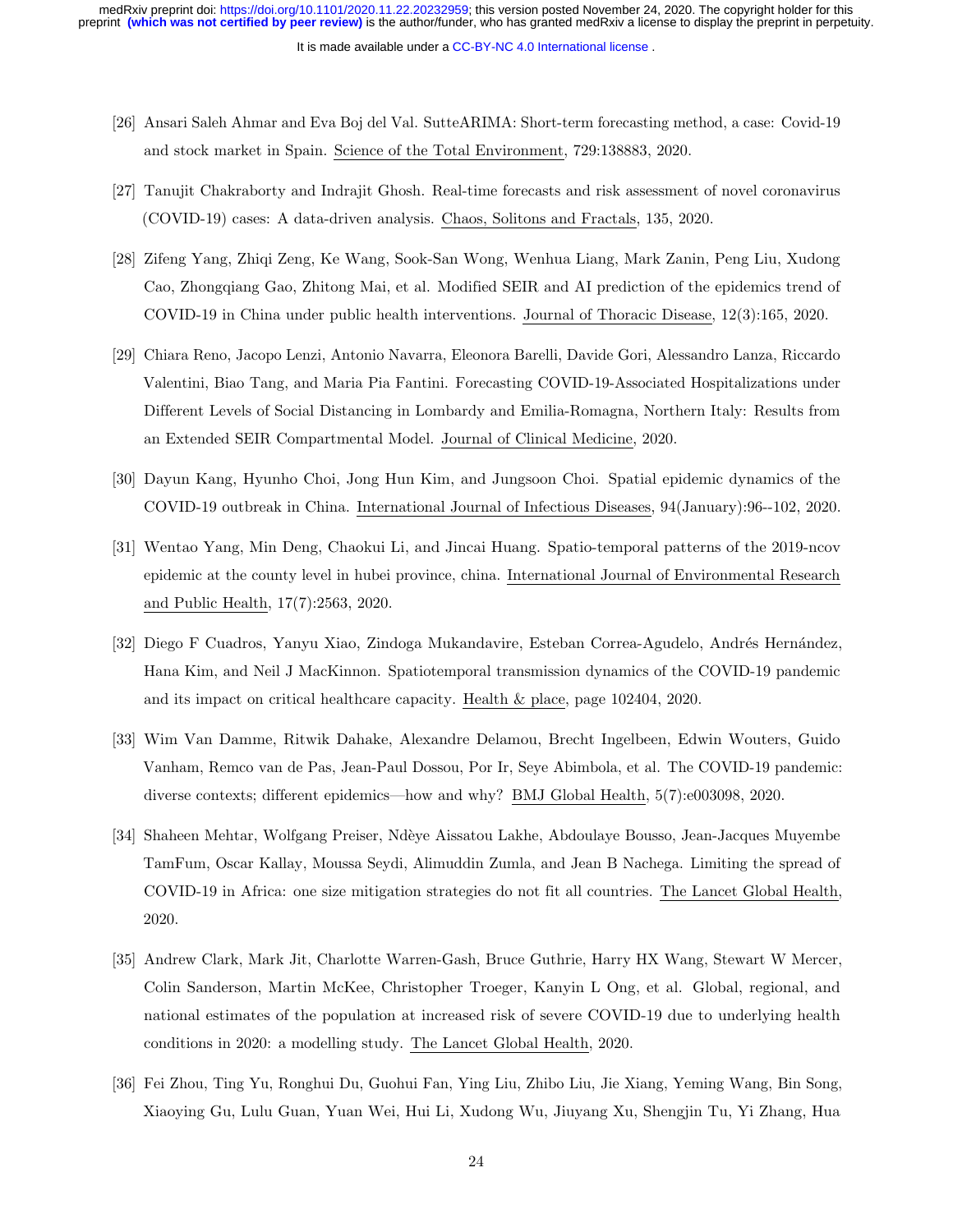It is made available under a [CC-BY-NC 4.0 International license](http://creativecommons.org/licenses/by-nc/4.0/) .

Chen, and Bin Cao. Clinical course and risk factors for mortality of adult inpatients with COVID-19 in Wuhan, China: a retrospective cohort study. The Lancet, 395(10229):1054 -- 1062, 2020.

- [37] Elizabeth Barnett Pathak, Jason L. Salemi, Natasha Sobers, Janelle Menard, and Ian R. Hambleton. COVID-19 in Children in the United States: Intensive Care Admissions, Estimated Total Infected, and Projected Numbers of Severe Pediatric Cases in 2020. Journal of public health management and practice : JPHMP, 26(4):325--333, 2020.
- [38] Timothy W Russell, Joel Hellewell, Christopher I Jarvis, Kevin van Zandvoort, Sam Abbott, Ruwan Ratnayake, CMMID COVID-19 working group, Stefan Flasche, Rosalind M Eggo, W John Edmunds, and Adam J Kucharski. Estimating the infection and case fatality ratio for coronavirus disease (COVID-19) using age-adjusted data from the outbreak on the Diamond Princess cruise ship, February 2020. Eurosurveillance, 25(12), 2020.
- [39] Robert Verity, Lucy C Okell, Ilaria Dorigatti, Peter Winskill, Charles Whittaker, Natsuko Imai, Gina Cuomo-Dannenburg, Hayley Thompson, Patrick GT Walker, Han Fu, et al. Estimates of the severity of coronavirus disease 2019: a model-based analysis. The Lancet Infectious Diseases, 2020.
- [40] Antonio Paez, Fernando A. Lopez, Tatiane Menezes, Renata Cavalcanti, and Maira Galdino da Rocha Pitta. A Spatio-Temporal Analysis of the Environmental Correlates of COVID-19 Incidence in Spain. Geographical Analysis, pages 1--25, 2020.
- [41] Sina Shaffiee Haghshenas, Behrouz Pirouz, Sami Shaffiee Haghshenas, Behzad Pirouz, Patrizia Piro, Kyoung-Sae Na, Seo-Eun Cho, and Zong Woo Geem. Prioritizing and Analyzing the Role of Climate and Urban Parameters in the Confirmed Cases of COVID-19 Based on Artificial Intelligence Applications. International Journal of Environmental Research and Public Health, 17(10):3730, May 2020.
- [42] Álvaro Briz-Redón and Ángel Serrano-Aroca. A spatio-temporal analysis for exploring the effect of temperature on COVID-19 early evolution in Spain. Science of the Total Environment, 728, 2020.
- [43] Ratnabali Pal, Arif Ahmed Sekh, Samarjit Kar, and Dilip K. Prasad. Neural network based country wise risk prediction of covid-19. Appl. Sci., 2020.
- [44] Jack Cordes and Marcia C. Castro. Spatial analysis of COVID-19 clusters and contextual factors in New York City. Spatial and Spatio-temporal Epidemiology, 34:100355, 2020.
- [45] Yefu Chen and Junfeng Jiao. Relationship between Socio-Demographics and COVID-19: A Case Study in Three Texas Regions. SSRN, 2020.
- [46] Gregorio A. Millett, Austin T. Jones, David Benkeser, Stefan Baral, Laina Mercer, Chris Beyrer, Brian Honermann, Elise Lankiewicz, Leandro Mena, Jeffrey S. Crowley, Jennifer Sherwood, and Patrick S. Sullivan. Assessing differential impacts of COVID-19 on black communities. Annals of Epidemiology, 47:37--44, 2020.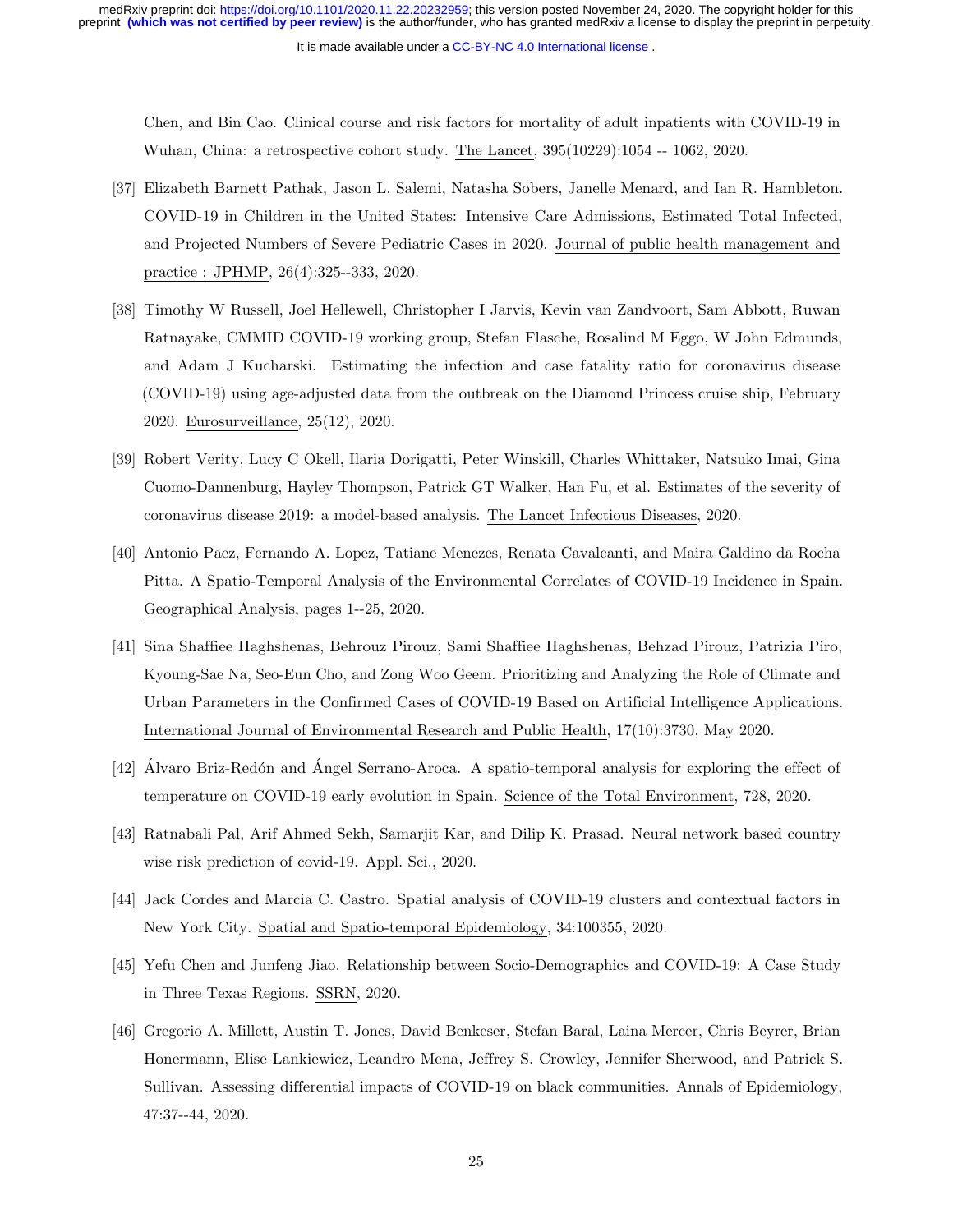- [47] Sun Kim and Marcia C Castro. Spatiotemporal pattern of COVID-19 and government response in South Korea (as of May 31, 2020). International Journal of Infectious Diseases, 2020.
- [48] Maria Michela Dickson, Giuseppe Espa, Diego Giuliani, Flavio Santi, and Lucia Savadori. Assessing the effect of containment measures on the spatio-temporal dynamic of COVID-19 in Italy. Nonlinear Dynamics, (February), 2020.
- [49] Rajiv Chowdhury, Kevin Heng, Md Shajedur Rahman Shawon, Gabriel Goh, Daisy Okonofua, Carolina Ochoa-Rosales, Valentina Gonzalez-Jaramillo, Abbas Bhuiya, Daniel Reidpath, Shamini Prathapan, Sara Shahzad, Christian L. Althaus, Nathalia Gonzalez-Jaramillo, Oscar H. Franco, and The Global Dynamic Interventions Strategies for COVID-19 Collaborative Group. Dynamic interventions to control covid-19 pandemic: a multivariate prediction modelling study comparing 16 worldwide countries. European Journal of Epidemiology, 35(5):389--399, May 2020.
- [50] Shashank Vaid, Aaron McAdie, Ran Kremer, Vikas Khanduja, and Mohit Bhandari. Risk of a second wave of covid-19 infections: using artificial intelligence to investigate stringency of physical distancing policies in north america. International Orthopaedics, 44(8):1581--1589, Aug 2020.
- [51] Xiaoqi Zhang, Zheng Ji, Yanqiao Zheng, Xinyue Ye, and Dong Li. Evaluating the effect of city lock-down on controlling covid-19 propagation through deep learning and network science models. Cities, 107:102869, 2020.
- [52] Ze Liang Chen, Qi Zhang, Yi Lu, Zhong Min Guo, Xi Zhang, Wen Jun Zhang, Cheng Guo, Cong Hui Liao, Qian Lin Li, Xiao Hu Han, and Jia Hai Lu. Distribution of the COVID-19 epidemic and correlation with population emigration from Wuhan, China. Chinese medical journal, 133(9):1044--1050, 2020.
- [53] R. Bhagat, Harihar Sahoo, Sahoo Archana, K Roy, and Dipti Govil. The COVID-19, Migration and Livelihood in India A Background Paper for Policy Makers International Institute for Population Sciences. Technical report, International Institute for Population Sciences, Mumbai, April 2020.
- [54] Jayson S. Jia, Xin Lu, Yun Yuan, Ge Xu, Jianmin Jia, and Nicholas A. Christakis. Population flow drives spatio-temporal distribution of covid-19 in china. Nature, 582(7812):389--394, Jun 2020.
- [55] Minseok Kim, Junhyeok Kang, Doyoung Kim, Hwanjun Song, Hyangsuk Min, Youngeun Nam, Dongmin Park, and Jae-Gil Lee. Hi-covidnet: Deep learning approach to predict inbound covid-19 patients and case study in south korea. In Proceedings of the 26th ACM SIGKDD International Conference on Knowledge Discovery & Data Mining, KDD '20, page 3466–3473, New York, NY, USA, 2020. Association for Computing Machinery.
- [56] Matteo Chinazzi, Jessica T Davis, Marco Ajelli, Corrado Gioannini, Maria Litvinova, Stefano Merler, Ana Pastore y Piontti, Kunpeng Mu, Luca Rossi, Kaiyuan Sun, et al. The effect of travel restrictions on the spread of the 2019 novel coronavirus (COVID-19) outbreak. Science, 368(6489):395--400, 2020.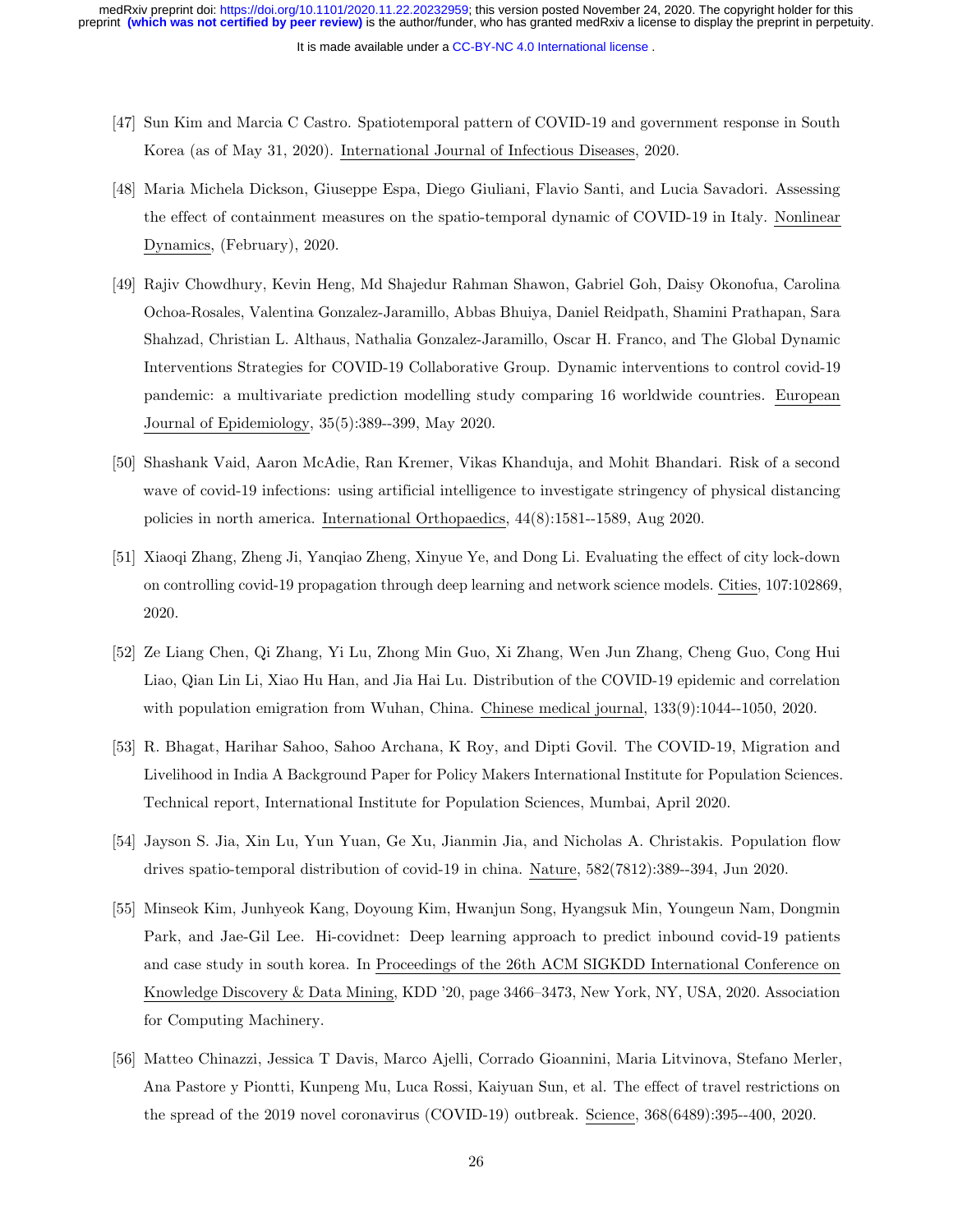- [57] Srikanta Sannigrahi, Francesco Pilla, Bidroha Basu, Arunima Sarkar, and Anna Molter. Examining the association between socio-demographic composition and COVID-19 fatalities in the European region using spatial regression approach. Sustainable Cities and Society, 62(August):102418, 2020.
- [58] K. Roosa, Y. Lee, R. Luo, A. Kirpich, R. Rothenberg, J. M. Hyman, P. Yan, and G. Chowell. Real-time forecasts of the COVID-19 epidemic in China from February 5th to February 24th, 2020. Infectious Disease Modelling, 5:256--263, 2020.
- [59] Bryan Wilder, Marie Charpignon, Jackson Killian, Han-Ching Ou, Aditya Mate, Shahin Jabbari, Andrew Perrault, Angel Desai, Milind Tambe, and Maimuna Majumder. Modeling the Impact of Demography on COVID-19 Dynamics in Hubei and Lombardy. SSRN, 2020.
- [60] Yongzhu Xiong, Yunpeng Wang, Feng Chen, and Mingyong Zhu. Spatial statistics and influencing factors of the COVID-19 epidemic at both prefecture and county levels in Hubei Province, China. International Journal of Environmental Research and Public Health, 17(11), 2020.
- [61] A. Ramchandani, C. Fan, and A. Mostafavi. Deepcovidnet: An interpretable deep learning model for predictive surveillance of covid-19 using heterogeneous features and their interactions. IEEE Access, 8:159915--159930, 2020.
- [62] Liang E. Wee, Tzay-Ping Fua, Ying Y. Chua, Andrew F. W. Ho, Xiang Y. J. Sim, Edwin P. Conceicao, Indumathi Venkatachalam, Kenneth B.-K. Tan, and Ban H. Tan. Containing COVID-19 in the Emergency Department: The Role of Improved Case Detection and Segregation of Suspect Cases. Academic Emergency Medicine, 27(5):379--387, 2020.
- [63] Nina Vindegaard and Michael Eriksen Benros. Covid-19 pandemic and mental health consequences: systematic review of the current evidence. Brain, Behavior, and Immunity, 2020.
- [64] Xifeng Guo, Xinwang Liu, En Zhu, and Jianping Yin. Deep clustering with convolutional autoencoders. In International conference on neural information processing, pages 373--382. Springer, 2017.
- [65] Shaoxiong Wang, Shuizi Ding, and Li Xiong. A New System for Surveillance and Digital Contact Tracing for COVID-19: Spatiotemporal Reporting Over Network and GPS. JMIR mHealth and uHealth, 8(6):e19457, 2020.
- [66] N. Ahmed, R. A. Michelin, W. Xue, S. Ruj, R. Malaney, S. S. Kanhere, A. Seneviratne, W. Hu, H. Janicke, and S. K. Jha. A Survey of COVID-19 Contact Tracing Apps. IEEE Access, 8:134577--134601, 2020.
- [67] Ashish Vaswani, Noam Shazeer, Niki Parmar, Jakob Uszkoreit, Llion Jones, Aidan N Gomez, Lukasz Kaiser, and Illia Polosukhin. Attention is all you need. In Advances in neural information processing systems, pages 5998--6008, 2017.